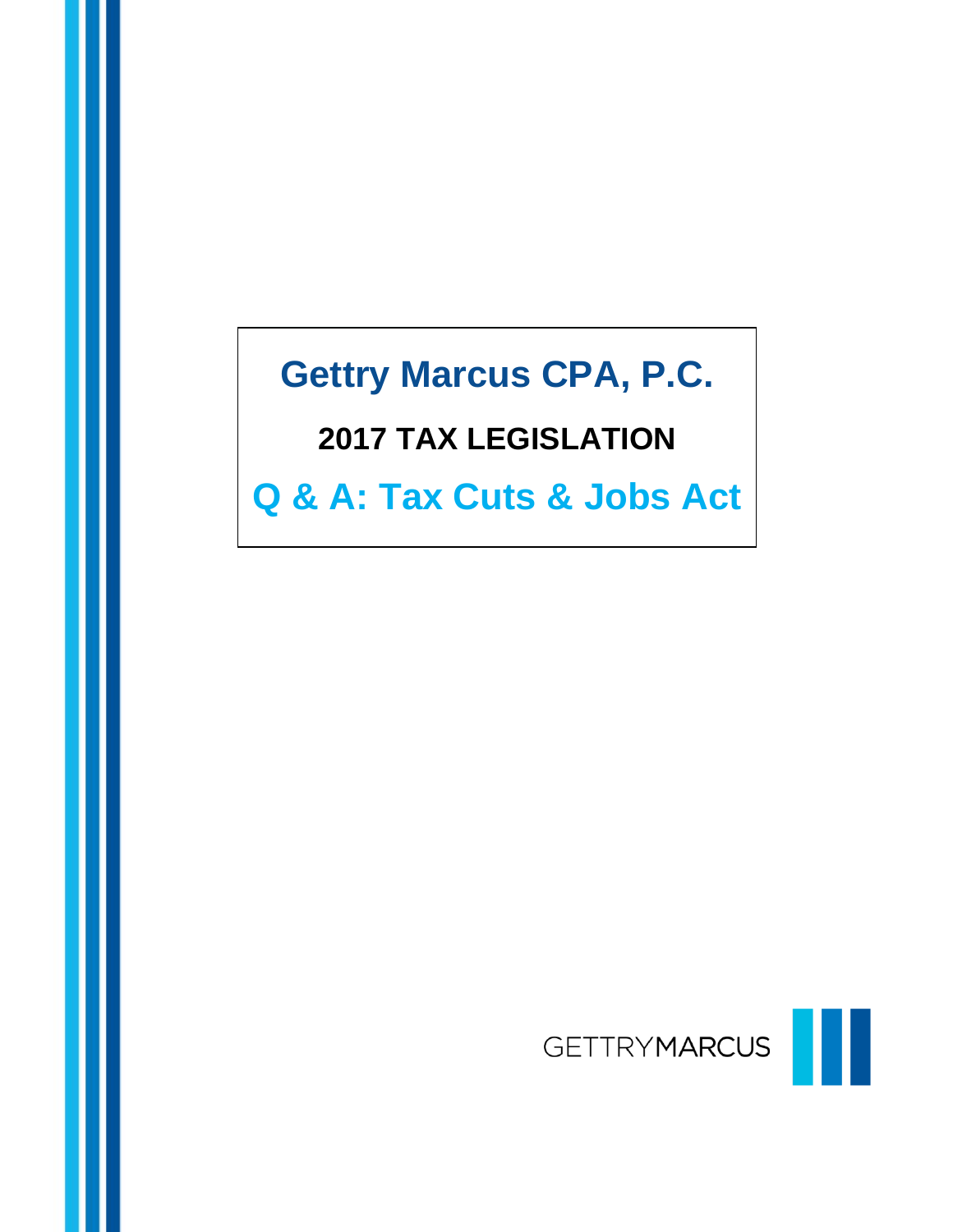### **TABLE OF CONTENTS**

# Page

| 1.             |                                                                                   |
|----------------|-----------------------------------------------------------------------------------|
|                |                                                                                   |
|                |                                                                                   |
|                |                                                                                   |
|                |                                                                                   |
|                |                                                                                   |
|                |                                                                                   |
|                |                                                                                   |
|                |                                                                                   |
|                |                                                                                   |
|                |                                                                                   |
|                |                                                                                   |
|                |                                                                                   |
| 2 <sub>1</sub> |                                                                                   |
| 3.             |                                                                                   |
|                |                                                                                   |
|                | •3-Year Holding Period for Capital Gains from Carried Interests 11                |
| 4.             |                                                                                   |
|                |                                                                                   |
|                | • Adjustment to Partners' Basis for Charitable Contributions and Foreign Taxes 13 |
| 5.             |                                                                                   |
|                |                                                                                   |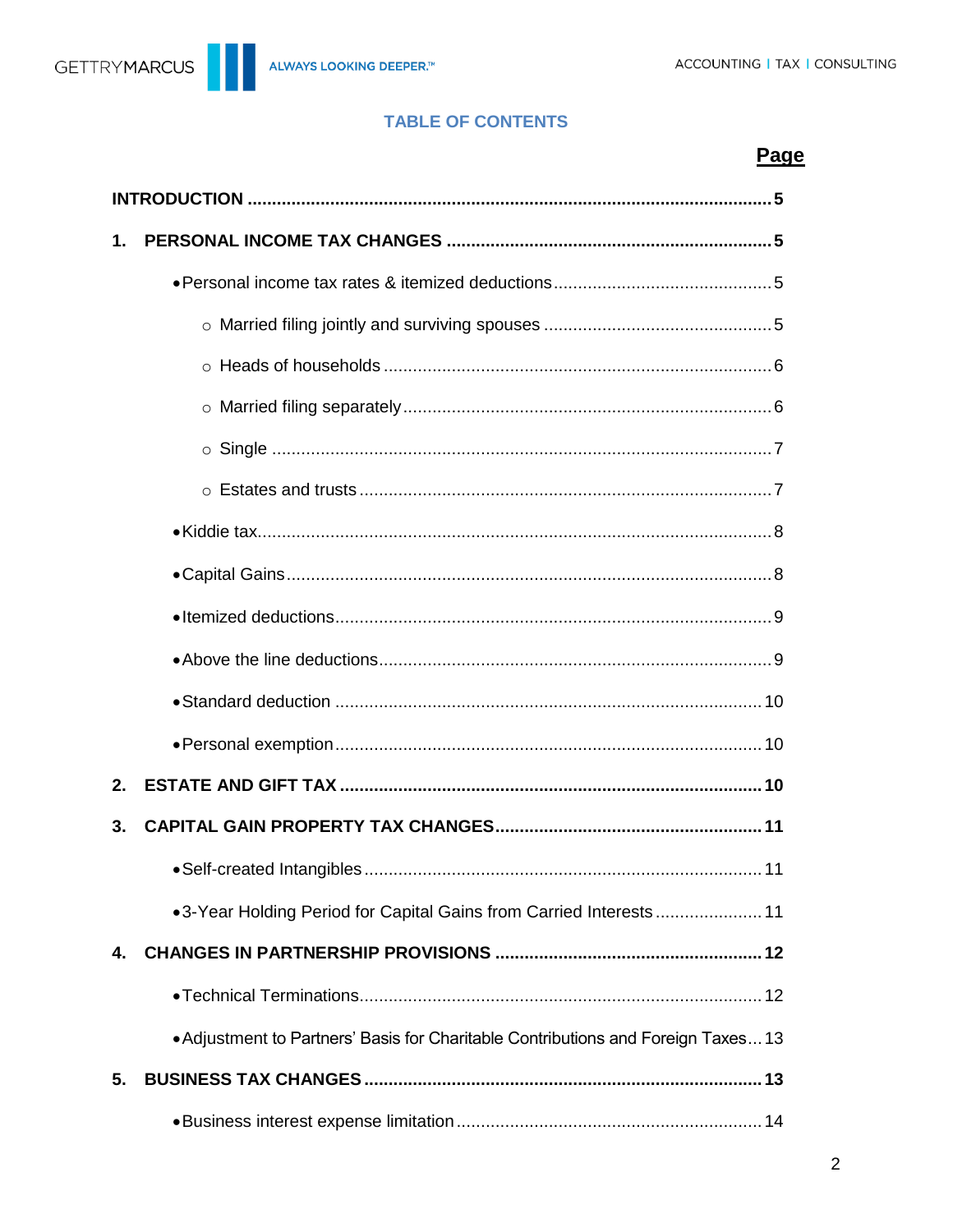| 6.                                                    |  |
|-------------------------------------------------------|--|
|                                                       |  |
| 7.                                                    |  |
|                                                       |  |
|                                                       |  |
|                                                       |  |
| 8.                                                    |  |
|                                                       |  |
|                                                       |  |
|                                                       |  |
| 9.                                                    |  |
|                                                       |  |
|                                                       |  |
| 11. QBI DEDUCTION FOR RENTAL REAL ESTATE ACTIVITY  22 |  |
|                                                       |  |
|                                                       |  |
|                                                       |  |
|                                                       |  |
|                                                       |  |
|                                                       |  |
|                                                       |  |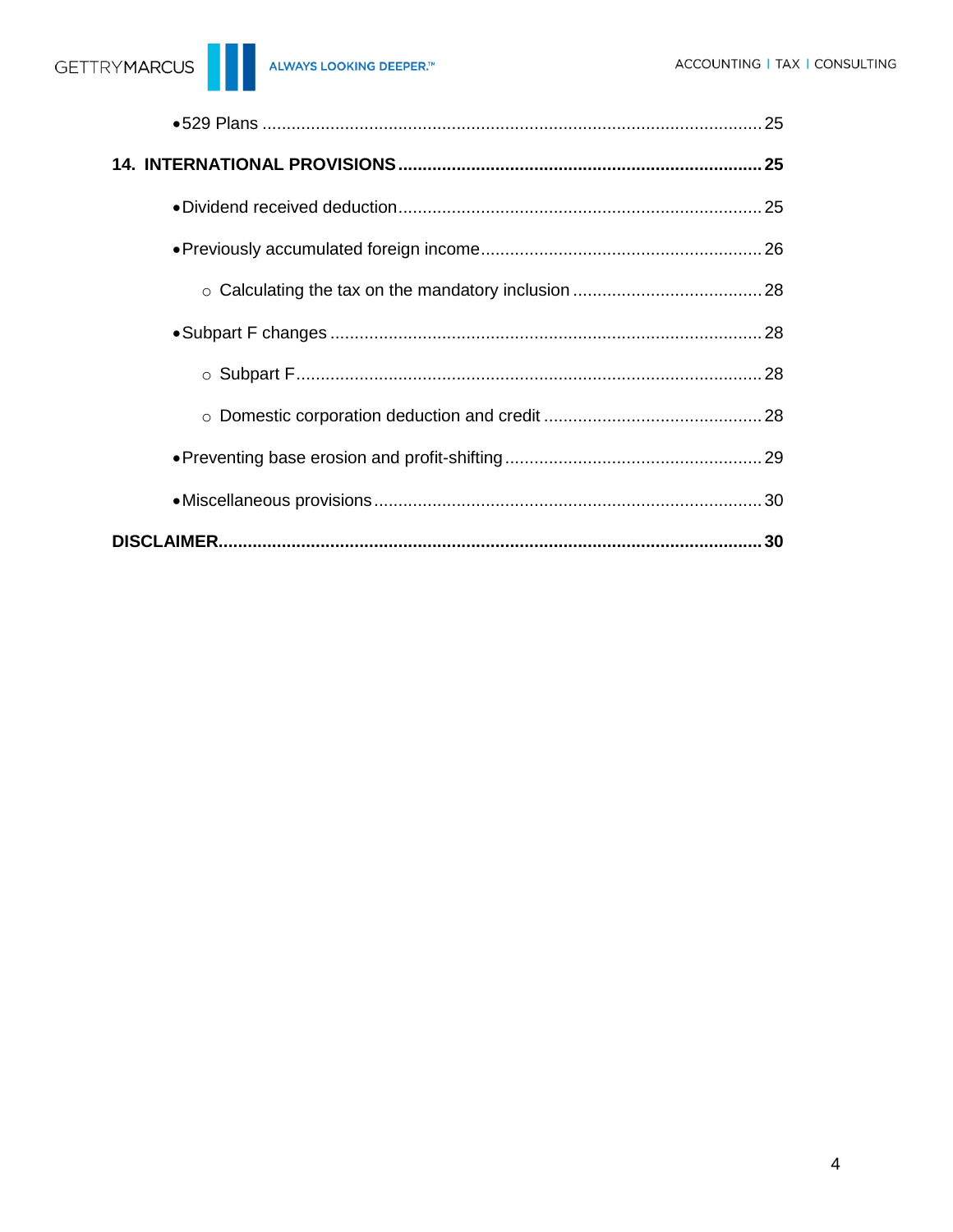

# <span id="page-4-0"></span>**INTRODUCTION**

The 2017 Tax Cuts and Jobs Act provides for the most significant changes to the Internal Revenue Code in decades that will affect almost every taxpayer. At the same time, it presents challenges in its interpretation and implementation, having been enacted only ten days before most of its changes took effect after a very short legislative process. While many of its provisions are straightforward, there are several areas that are marked by ambiguity and which will require technical guidance from the Treasury Department.

This guide is an overview of the most significant topics in question-and-answer format. As the aforementioned technical guidance becomes available, we will provide relevant updates. Please feel free to contact your Gettry Marcus professional for more information, and to learn how these changes affect you and your business.

# <span id="page-4-1"></span>**1. PERSONAL INCOME TAX CHANGES**

**Q:** What are the changes in personal income taxes pursuant to the Tax Cuts and Jobs Act of 2017?

**A:** The changes below generally apply for the years 2018 through 2025. See the different sections for a discussion of the changes.

# <span id="page-4-2"></span>*PERSONAL INCOME TAX RATES & ITEMIZED DEDUCTIONS*

Tax brackets change effective for years beginning after 12/31/2017, and revert back to pre-law rates for years beginning after 12/31/2025. The brackets are reduced in number, the top rate drops from 39.6% to 37%, and the measure for inflation adjustment is changed from the cost-ofliving for urban consumers to the chained cost-of-living for urban consumers. This change results in smaller inflation adjustments. Inflation adjustments start in 2019.<sup>1</sup>

<span id="page-4-3"></span>

| 2017 brackets          |                                |                            | 2018 brackets             |
|------------------------|--------------------------------|----------------------------|---------------------------|
| Not over \$18,650      | 10% of the taxable income      | Not over \$19,050          | 10% of taxable income     |
| Over \$18,650 but not  | \$1,865 plus 15% of the excess | Over \$19,050 but not over | \$1,905, plus 12% of the  |
| over \$75,900          | over \$18,650                  | \$77,400                   | excess over \$19,050.     |
| Over \$75,900 but not  | \$10,452.50 plus 25% of the    | Over \$77,400 but not over | \$8,907, plus 22% of the  |
| over \$153,100         | excess over \$75,900           | \$165,000                  | excess over \$77,400.     |
| Over \$153,100 but not | \$29,752.50 plus 28% of the    | Over \$165,000 but not     | \$28,179, plus 24% of the |
| over \$233,350         | excess over \$153,100          | over \$315,000             | excess over \$165,000     |

#### **Married filing jointly and surviving spouses**

<sup>1</sup> Code §1(j) as amended by the Tax Cuts and Jobs Act §11001.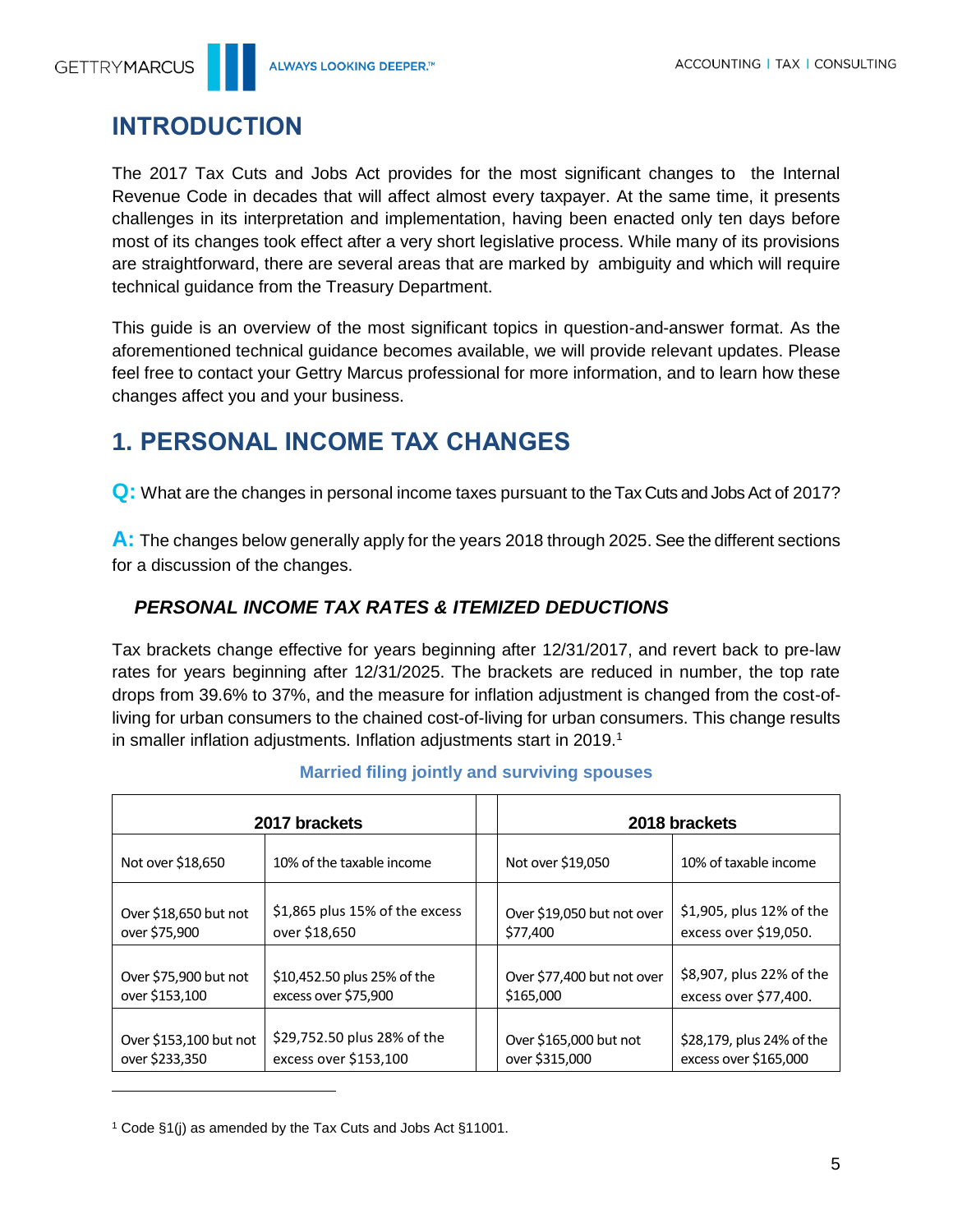

| Over \$233,350 but not<br>over \$416,700 | \$52,222.50 plus 33% of the<br>excess over \$233,350 | Over \$315,000 but not<br>over \$400,000 | \$64,179, plus 32% of<br>the excess over<br>\$315,000.  |
|------------------------------------------|------------------------------------------------------|------------------------------------------|---------------------------------------------------------|
| Over \$416,700 but not<br>over \$470,700 | \$112,728 plus 35% of the<br>excess over \$416,700   | Over \$400,000 but not<br>over \$600,000 | \$91,379, plus 35% of<br>the excess over<br>\$400,000.  |
| Over \$470,700                           | \$131,628 plus 39.6% of the<br>excess over \$470,700 | Over \$600,000                           | \$161,379, plus 37% of<br>the excess over<br>\$600,000. |

# **Heads of households**

<span id="page-5-0"></span>

| 2017 brackets          |                                                      |                        | 2018 brackets                                        |
|------------------------|------------------------------------------------------|------------------------|------------------------------------------------------|
| Not over \$13,350      | 10% of the taxable income                            | Not over \$13,600      | 10% of taxable income.                               |
| Over \$13,350 but not  | \$1,335 plus 15% of the                              | Over \$13,600 but not  | \$1,360, plus 12% of the                             |
| over \$50,800          | excess over \$13,350                                 | over \$51,800          | excess over \$13,600.                                |
| Over \$50,800 but not  | \$27,052.50 plus 28% of the                          | Over \$51,800 but not  | \$5,944, plus 22% of the                             |
| over \$131,200         | excess over \$131,200                                | over \$82,500          | excess over \$51,800.                                |
| Over \$131,200 but not | \$6,952.50 plus 25% of the                           | Over \$82,500 but not  | \$12,698, plus 24% of the                            |
| over \$212,500         | excess over \$50,800                                 | over \$157,500         | excess over \$82,500.                                |
| Over \$212,500 but not | \$49,816.50 plus 33% of the                          | Over \$157,500 but not | \$30,698, plus 32% of the                            |
| over \$416,700         | excess over \$212,500                                | over \$200,000         | excess over \$157,500.                               |
| Over \$416,700 but not | \$117,202.50 plus 35% of the                         | Over \$200,000 but not | \$44,298, plus 35% of the                            |
| over \$444,550         | excess over \$416,700                                | over \$500,000         | excess over \$200,000.                               |
| Over \$444,550         | \$126,950 plus 39.6% of the<br>excess over \$444,550 | Over \$500,000         | \$149,298, plus 37% of the<br>excess over \$500,000. |

# **Married filing separately**

<span id="page-5-1"></span>

| 2017 brackets         |                            |  |                           | 2018 brackets               |
|-----------------------|----------------------------|--|---------------------------|-----------------------------|
| Not over \$9,325      | 10% of the taxable income  |  | Not over \$9,525          | 10% of taxable income.      |
| Over \$9,325 but not  | \$932.50 plus 15% of the   |  | Over \$9,525 but not over | \$952.50, plus 12% of the   |
| over \$37,950         | excess over \$9,325        |  | \$38,700                  | excess over \$9,525.        |
| Over \$37,950 but not | \$5,226.25 plus 25% of the |  | Over \$38,700 but not     | \$4,453.50, plus 22% of the |
| over \$76,550         | excess over \$37,950       |  | over \$82,500             | excess over \$38,700.       |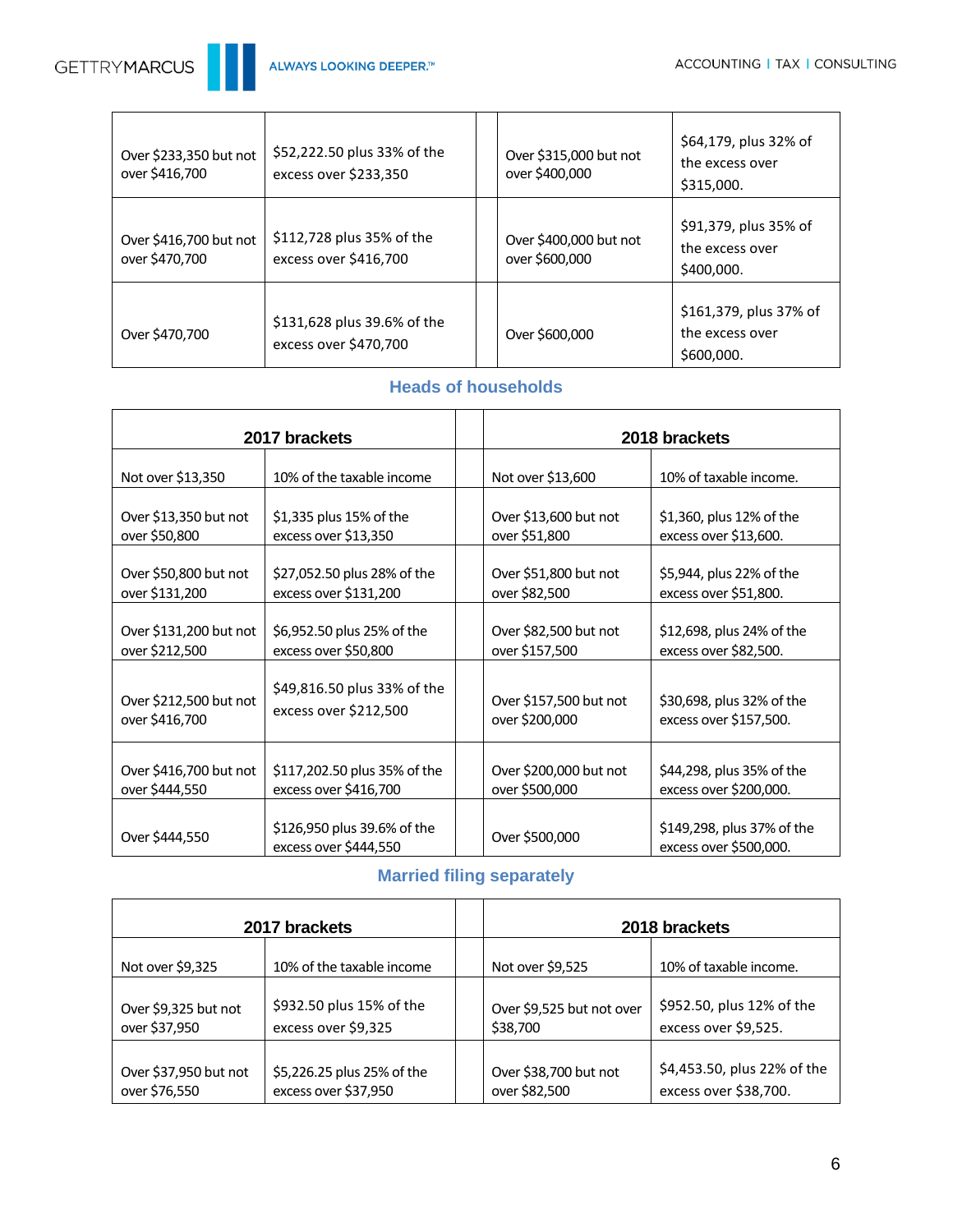| Over \$76,550 but not  | \$14,876.25 plus 28% of the                         | Over \$82,500 but not  | \$14,089.50, plus 24% of the                          |
|------------------------|-----------------------------------------------------|------------------------|-------------------------------------------------------|
| over \$116,675         | excess over \$76,550                                | over \$157,500         | excess over \$82,500                                  |
| Over \$116,675 but not | \$26,111.25 plus 33% of the                         | Over \$157,500 but not | \$32,089.50, plus 32% of                              |
| over \$208,350         | excess over \$116,675                               | over \$200,000         | the excess over \$157,500                             |
| Over \$208,350 but not | \$56,364 plus 35% of the                            | Over \$200,000 but not | \$45,689.50, plus 35% of                              |
| over \$235,350         | excess over \$208,350                               | over \$300,000         | the excess over \$200,000                             |
| Over \$235,350         | \$65,814 plus 39.6% of the<br>excess over \$235,350 | Over \$300,000         | \$80,689.50, plus 37% of<br>the excess over \$300,000 |

# **Single**

<span id="page-6-0"></span>

| 2017 brackets          |                                                         |                           | 2018 brackets                                          |
|------------------------|---------------------------------------------------------|---------------------------|--------------------------------------------------------|
| Not over \$9,325       | 10% of the taxable income                               | Not over \$9,525          | 10% of taxable income.                                 |
| Over \$9,325 but not   | \$932.50 plus 15% of the                                | Over \$9,525 but not over | \$952.50, plus 12% of the                              |
| over \$37,950          | excess over \$9,325                                     | \$38,700                  | excess over \$9,525.                                   |
| Over \$37,950 but not  | \$5,226.25 plus 25% of the                              | Over \$38,700 but not     | \$4,453.50, plus 22% of the                            |
| over \$91,900          | excess over \$37,950                                    | over \$82,500             | excess over \$38,700.                                  |
| Over \$91,900 but not  | \$18,713.75 plus 28% of the                             | Over \$82,500 but not     | \$14,089.50, plus 24% of the                           |
| over \$191,650         | excess over \$91,900                                    | over \$157,500            | excess over \$82,500.                                  |
| Over \$191,650 but not | \$46,643.75 plus 33% of the                             | Over \$157,500 but not    | \$32,089.50, plus 32% of the                           |
| over \$416,700         | excess over \$191,650                                   | over \$200,000            | excess over \$157,500.                                 |
| Over \$416,700 but not | \$120,910.25 plus 35% of                                | Over \$200,000 but not    | \$45,689.50, plus 35% of the                           |
| over \$418,400         | the excess over \$416,700                               | over \$500,000            | excess over \$200,000.                                 |
| Over \$418,400         | \$121,505.25 plus 39.6% of<br>the excess over \$418,400 | Over \$500,000            | \$150,689.50, plus 37% of<br>the excess over \$500,000 |

#### **Estates and trusts**

<span id="page-6-1"></span>

| 2017 brackets         |                                |  |                           | 2018 brackets            |
|-----------------------|--------------------------------|--|---------------------------|--------------------------|
| Not over \$2,550      | 15% of the taxable income      |  | Not over \$2,550          | 10% of taxable income.   |
| Over \$2,550 but not  | \$382.50 plus 25% of the       |  | Over \$2,550 but not over | \$255, plus 24% of the   |
| over \$6,000          | excess over \$2,550            |  | \$9,150                   | excess over \$2,550.     |
| Over $$6,000$ but not | \$1,245 plus 28% of the excess |  | Over \$9,150 but not over | \$1,839, plus 35% of the |
| over \$9,150          | over \$6,000                   |  | \$12,500                  | excess over \$9,150.     |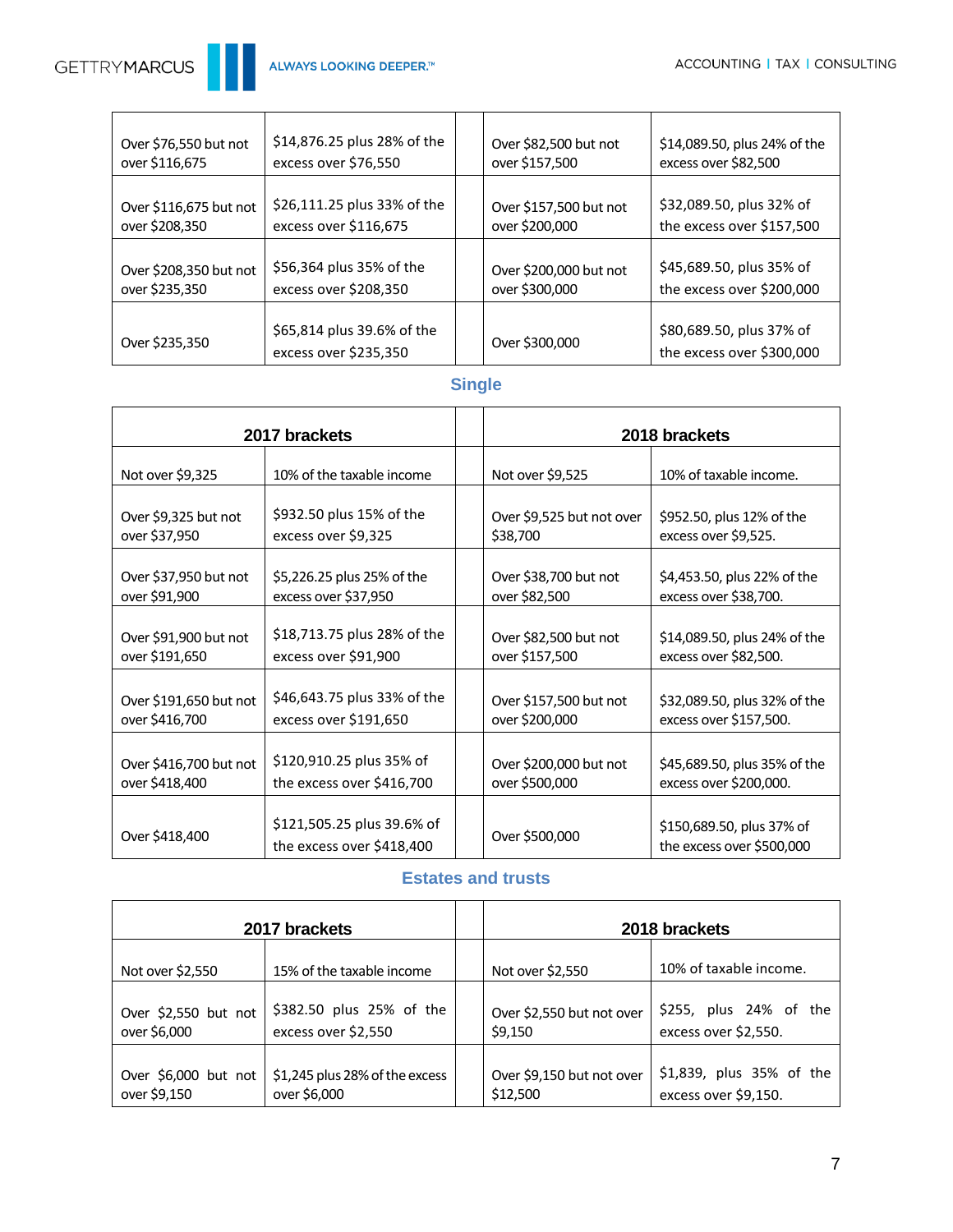

| over \$12,500 | Over \$9,150 but not $ $ \$2,127 plus 33% of the I<br>excess over \$9,150 | Over \$12,500 | \$3,011.50, plus 37% of the<br>excess over \$12,500. |
|---------------|---------------------------------------------------------------------------|---------------|------------------------------------------------------|
| Over \$12,500 | \$3,232.50 plus 39.6% of the<br>excess over \$12,500                      |               |                                                      |

# <span id="page-7-0"></span>*KIDDIE TAX*

Net unearned income is taxed using the brackets that apply to estates and trusts.<sup>2</sup> The child's tax is no longer computed with reference to the parent's tax brackets or the child's siblings. The age limits – age 19 or full-time student under  $24$  – are unchanged.<sup>3</sup>

# <span id="page-7-1"></span>*CAPITAL GAINS*

Capital gains rates are unchanged, at 15% and 20%, however, the threshold amounts have changed.<sup>4</sup>

| <b>Filing status</b>                   | Tax rate zero  | Tax rate 15%    | Tax rate 20%   |
|----------------------------------------|----------------|-----------------|----------------|
| Joint return or<br>surviving spouse    | up to \$77,200 | up to \$479,000 | over \$479,000 |
| <b>Head of Household</b>               | up to \$51,700 | up to \$452,400 | over \$452,400 |
| Single or married filing<br>separately | up to \$38,600 | up to \$425,800 | over \$425,800 |
| Estate or trust                        | up to \$2,600  | up to \$12,700  | over \$12,700  |

The thresholds will be adjusted for inflation beginning in 2019 and using 2017 as the base year.<sup>5</sup> Inflation adjustments, as mentioned above, will be based on the chained cost-of-living adjustment.<sup>6</sup>

<sup>2</sup> Code §1(j)(4) as amended by the Tax Cuts and Jobs Act §11001.

<sup>3</sup> Conference Committee Report, p. 197, 200.

<sup>4</sup> Conference Committee Report p. 198, 200; Code §1(j)(5) as amended by the Tax Cuts and Jobs Act §11001.

<sup>5</sup> Code §1(j)(5)(C) as amended by the Tax Cuts and Jobs Act §11001.

 $6$  Code §1(f)(3), as amended by the Tax Cuts and Jobs Act §11002(a).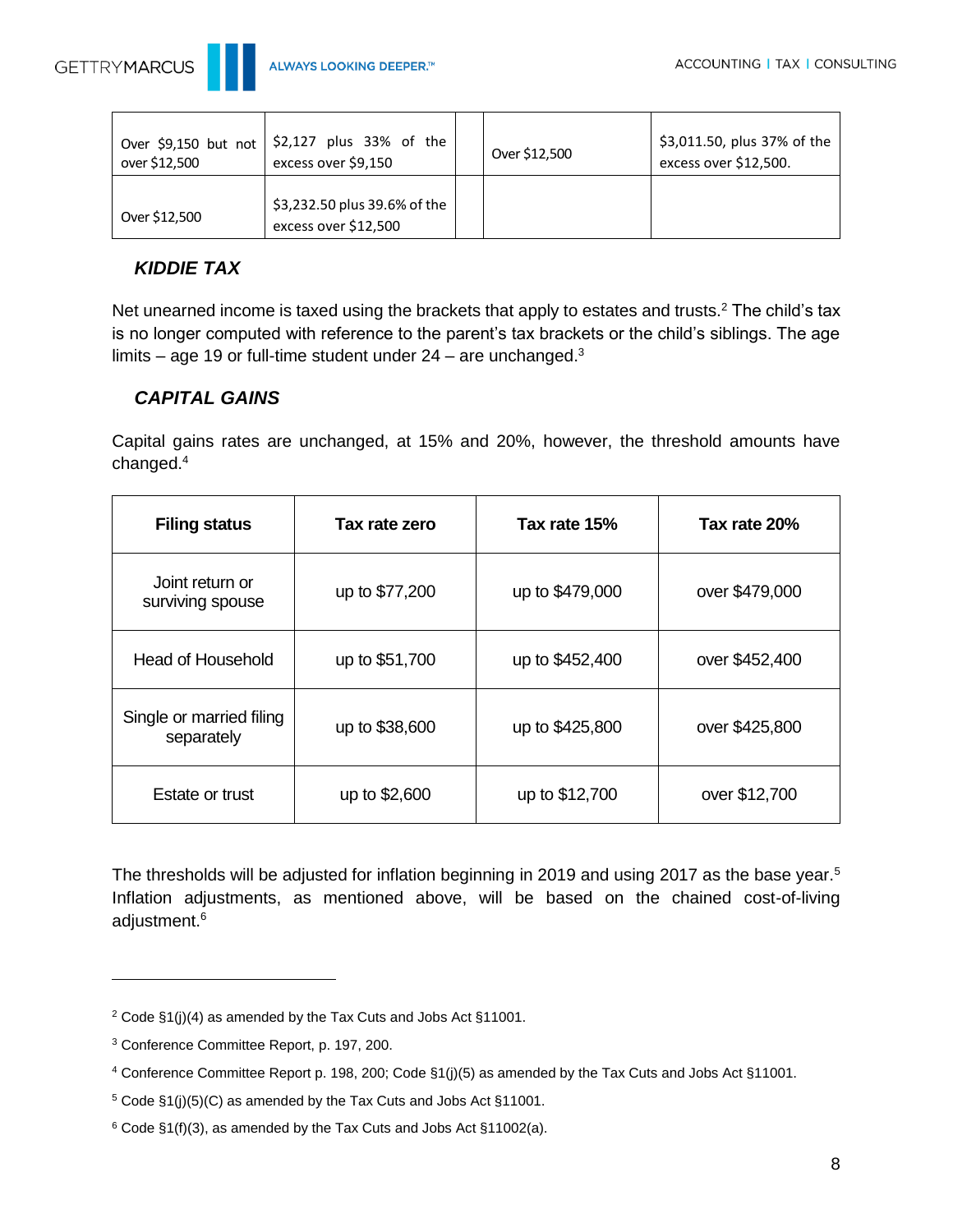# <span id="page-8-0"></span>*ITEMIZED DEDUCTIONS*

Like the other changes, these apply for the years 2018 through 2025.

The cut back of itemized deductions is suspended.<sup>7</sup> However, many previously allowed itemized deductions have been eliminated:

- The miscellaneous itemized deductions; $8$
- State and local income taxes, state and local property taxes, and state and local sales taxes, where the aggregate exceeds \$10,000 (i.e., the maximum deduction allowed is \$10,000 for the total of these taxes, and the sales tax deduction is only allowed as an election in lieu of state and local income taxes); $9$
- Mortgage interest deduction has been trimmed back for interest on \$1 million of indebtedness to \$750,000 of indebtedness for debt incurred after December 15, 2017.<sup>10</sup>
- Casualty losses are only allowed for federally declared disaster zones, or to the extent of casualty involuntary conversion gains.<sup>11</sup>
- The limitation on cash contributions to a charity is increased from 50% of AGI to 60% of AGI. $12$

# <span id="page-8-1"></span>*ABOVE THE LINE DEDUCTIONS*

The alimony deduction by the payor and inclusion by the recipient has been repealed, effective for divorce or separation instruments executed after 2018.<sup>13</sup>

The above the line treatment of moving expenses has also been changed: the moving expense deduction is suspended,<sup>14</sup> as is the exclusion of moving expense reimbursement.<sup>15</sup> However, active duty military personnel who move pursuant to a military order are not affected by the suspension: they still get the benefit of prior law.<sup>16</sup>

<sup>7</sup> Code §68(f), as amended by the Tax Cuts and Jobs Act §11046(a).

<sup>8</sup> Code §67(g), as amended by the Tax Cuts and Jobs Act §11045(a).

<sup>9</sup> Code §164(b) as amended by the Tax Cuts and Jobs Act §11042; Conference Committee Report p. 260.

<sup>10</sup> Code §163(h)(3), as amended by the Tax Cuts and Jobs Act §11043(a).

<sup>11</sup> Code §165(h), as amended by the Tax Cuts and Jobs Act §11044(a).

<sup>12</sup> Code §170(b), as amended by the Tax Cuts and Jobs Act §11023(a).

<sup>13</sup> Tax Cuts and Jobs Act §11051.

<sup>14</sup> Code §217(k), as amended by the Tax Cuts and Jobs Act §11049(a).

<sup>&</sup>lt;sup>15</sup> Code §132(g), as amended by the Tax Cuts and Jobs Act §11048(a).

<sup>16</sup> *Ibid.*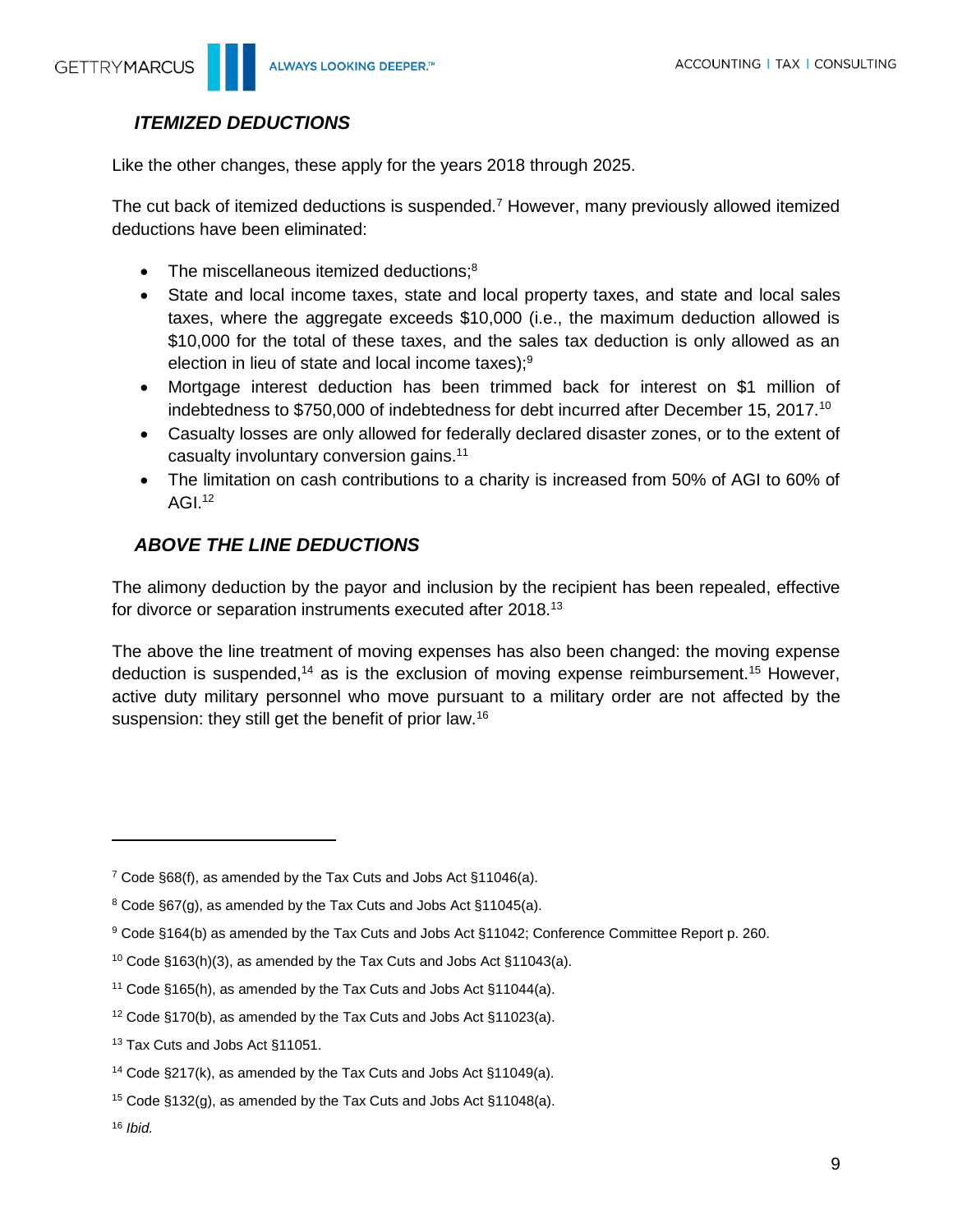# <span id="page-9-0"></span>*STANDARD DEDUCTION*

The new standard deductions are \$24,000 for married filing jointly or surviving spouses, \$18,000 for head-of-household, and \$12,000 for married filing separately or single.<sup>17</sup> There is no change to the additional amounts allowed for over 65 or blind.<sup>18</sup>

### <span id="page-9-1"></span>*PERSONAL EXEMPTION*

The personal exemption is suspended for the years 2018 through 2025.<sup>19</sup>

# <span id="page-9-2"></span>**2. ESTATE AND GIFT TAX**

**Q:** What are the changes in estate and gift taxes pursuant to the Tax Cuts and Jobs Act of 2017?

A: The basic exclusion amount is doubled from \$5 million to \$10 million.<sup>20</sup> This amount is adjusted for inflation after 2011 – and that provision was not changed. Using the prior law \$5 million limit, the inflation adjusted amount for 2018 was scheduled to be \$5.6 million.<sup>21</sup> Therefore, the inflation adjusted amount for 2018, under the new law, should be \$11.2 million.

The change applies for the years 2018 through 2025.<sup>22</sup>

There is no change to the gift tax annual exclusion, which is scheduled to be \$15,000 in 2018.<sup>23</sup>

The new law leaves open the issue of how to compute the estate tax if a taxpayer makes gifts between 2018 and 2025, taking advantage of the higher exclusion amount, but then dies during a year when the unadjusted exclusion amount has snapped back to \$5 million (adjusted for inflation). The problem arises because lifetime gifts must be added to the estate to determine total transfers. For example, a taxpayer could make a gift of \$11 million in 2018 and it would be exempt from gift tax. However, if taxpayer dies in 2026 and the inflation-adjusted exclusion amount is then \$6 million, taxpayer has total transfers of \$5 million over the exclusion amount – the estate would be subject to an estate tax, and it might not even have sufficient assets to pay the estate tax. The general rule is that the estate tax shall be computed using the exclusion amount and rates in

 $\overline{a}$ 

<sup>&</sup>lt;sup>17</sup> Code §63(c)(7), as amended by the Tax Cuts and Jobs Act §11021(a).

<sup>18</sup> Code §63(f) (unchanged); Conference Committee Report p. 202.

<sup>&</sup>lt;sup>19</sup> Code §151(d)(5), as amended by the Tax Cuts and Jobs Act §11041(a).

<sup>&</sup>lt;sup>20</sup> Code §2010(c)(3)(C), as amended by the Tax Cuts and Jobs Act §11061(a).

<sup>&</sup>lt;sup>21</sup> Surkin, Dean L., "Recent Developments in Taxation Law and Procedure," slide 19 – presentation for the NYSSCPAs, Westchester Chapter, December 4, 2017.

<sup>&</sup>lt;sup>22</sup> Code §2010(c)(3)(C), as amended by the Tax Cuts and Jobs Act §11061(a).

<sup>23</sup> Surkin, Dean L., *op cit.*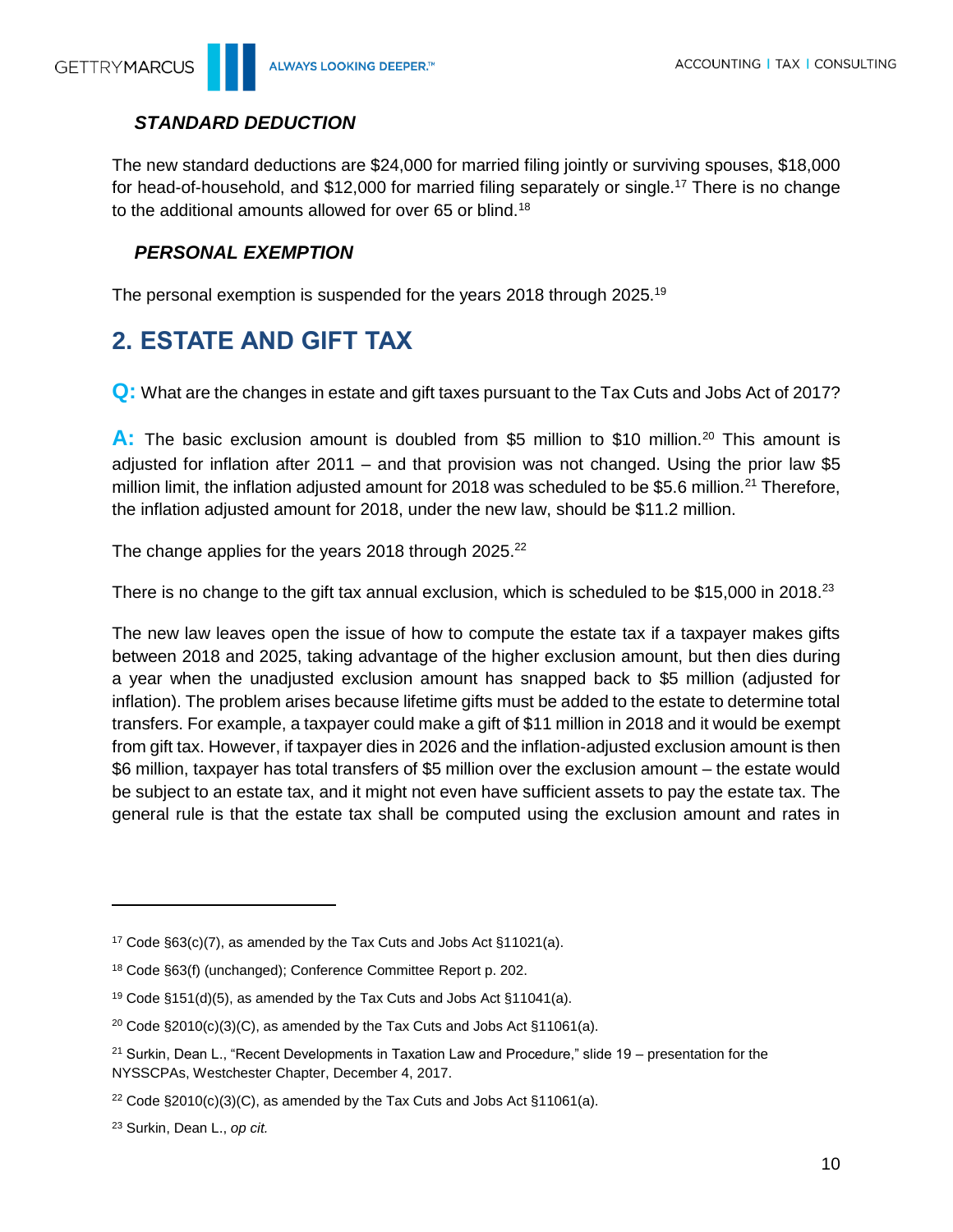effect at the decedent's death, and the Treasury Department has been directed to issue regulations implementing these rules.<sup>24</sup>

Note that there have been no corresponding changes to New York estate tax. The New York estate tax exemption amount for 2018 is \$5,250,000.<sup>25</sup>

# <span id="page-10-0"></span>**3. CAPITAL GAIN PROPERTY TAX CHANGES**

**Q:** What changes have been made with respect to certain capital gain property?

**A:** The exclusion from the definition of capital assets for certain self-created intangibles has been expanded; and a new holding period for long-term gains attributable to "carried interests" has been created.

### <span id="page-10-1"></span>*SELF-CREATED INTANGIBLES*

Under prior law, the Code excluded certain self-created intangibles such as copyrights, literary, musical, or artistic compositions, letters or memoranda, or similar property from the definition of a capital asset if the asset was held either by the taxpayer who created the property, or (in the case of a letter, memorandum, or similar property) a taxpayer for whom the property was produced. In addition, gains were treated as ordinary in the hands of a transferee with substituted or transferred basis from the creator of the asset.

Effective for dispositions after December 31, 2017 the exclusion is expanded to include a patent, invention, model or design (whether or not patented), and a secret formula or process which is held either by the taxpayer who created the property or a taxpayer with a substituted or transferred basis from the taxpayer who created the property (or for whom the property was created).

Note that even though patents are excluded from the definition of a capital asset, Section 1235 provides that certain transfers of patents by inventors and certain financial backers are treated as sales or exchange of long-term capital assets.

### <span id="page-10-2"></span>*3-YEAR HOLDING PERIOD FOR CAPITAL GAINS FROM CARRIED INTERESTS*

In general, the receipt of a partnership profits interest in exchange for services provided is not a taxable event to the recipient if the profits interest entitles the holder to share only in gains and profits generated after the date of issuance. Profits interests are commonly used in private investment funds and are often referred to as "carried interest". If a partnership recognizes gain from the sale of a capital asset that it has held for more than one year, an individual partner who is allocated a share of the partnership's long-term capital gain will be taxed on that share at longterm capital gain rates.

<sup>&</sup>lt;sup>24</sup> Code §2001(g), as amended by the Tax Cuts and Jobs Act §11061(a).

<sup>&</sup>lt;sup>25</sup> [https://tax.ny.gov/pit/estate/etidx.htm,](https://tax.ny.gov/pit/estate/etidx.htm) retrieved January 12, 2018.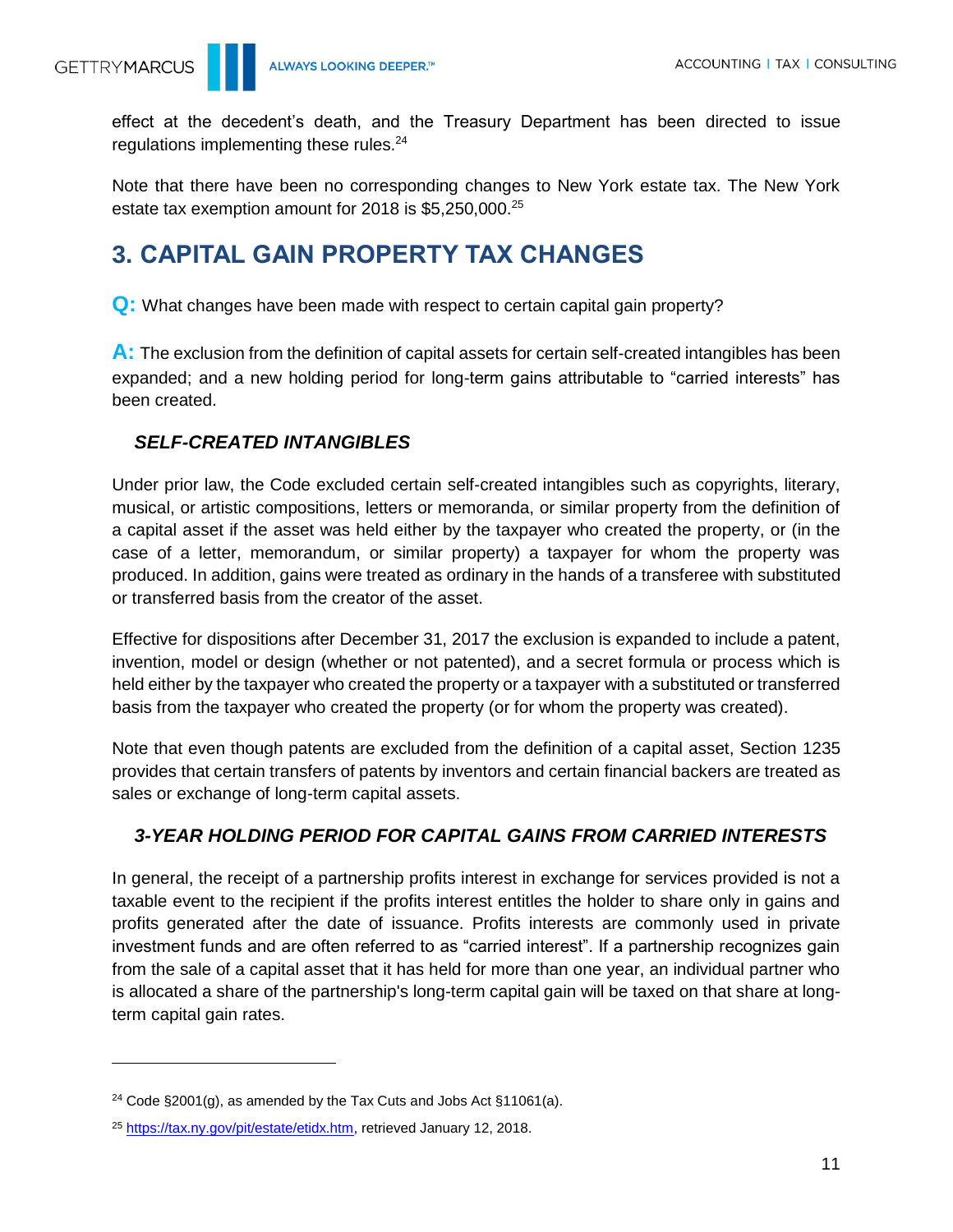Effective for tax years beginning after December 31, 2017, the tax treatment of gains with respect to an "applicable partnership interest" where the holding period is 3 years or less will be treated as short-term capital gain. An "applicable partnership interest" is any activity conducted on a regular, continuous, and substantial basis which consists (in whole or part) of raising or returning capital, and either investing in (or disposing of) or developing "specified assets."

"Specified assets "include securities, commodities, rental or investment real estate, and certain other investment-type assets.

The fact that an individual may have included an amount in income upon acquisition of an applicable partnership interest, or that an individual may have made a Code Sec. 83(b) election with respect to an applicable partnership interest, doesn't change the three-year holding period requirement for long-term capital gain treatment with respect to the applicable partnership interest.

# <span id="page-11-0"></span>**4. CHANGES IN PARTNERSHIP PROVISIONS**

**Q:** What changes have been made to rules specifically affecting partnerships under the 2017 Tax Cuts and Jobs Act?

**A:** The technical termination rule has been eliminated and the basis reduction provisions for charitable contributions has been amended

### <span id="page-11-1"></span>*TECHNICAL TERMINATIONS*

Under prior law, a partnership was considered terminated for tax purposes if, within any 12-month period, there was a sale or exchange of 50% or more of the total interest in partnership capital and profits (a Section 708(b)(1)(B) technical termination).

As a result of a technical termination, (1) some of the tax attributes of the old partnership terminated, (2) the partnership's taxable year closed, potentially resulting in short tax years, (3) partnership-level elections generally ceased to apply and, (4) the partnership depreciation recovery periods restarted.

Effective for partnership tax years beginning after December 31, 2017 the technical termination rule is eliminated. Note that a partnership will still be deemed terminated when the business is no longer carried on in partnership form, e.g., only one partner remains.

Example 1: Joker Novelties, LLC, which is treated as a calendar-year partnership for tax purposes, has three members with interests in profits and capital as follows: Chuckle, 50%; Snicker, 30%, and Guffaw, 20%. On April 30, 2017 Guffaw purchases Chuckle's entire interest, and one-third of Snicker's interest. After the transaction, Guffaw owns 80% and Snicker 20%, and Chuckle is no longer a member. Because more than 50% of the partnership's interest in profits and capital was transferred, Joker is considered terminated. It must file two returns for 2017, one for the period ending on April 30, and one for the period beginning May 1 and ending on December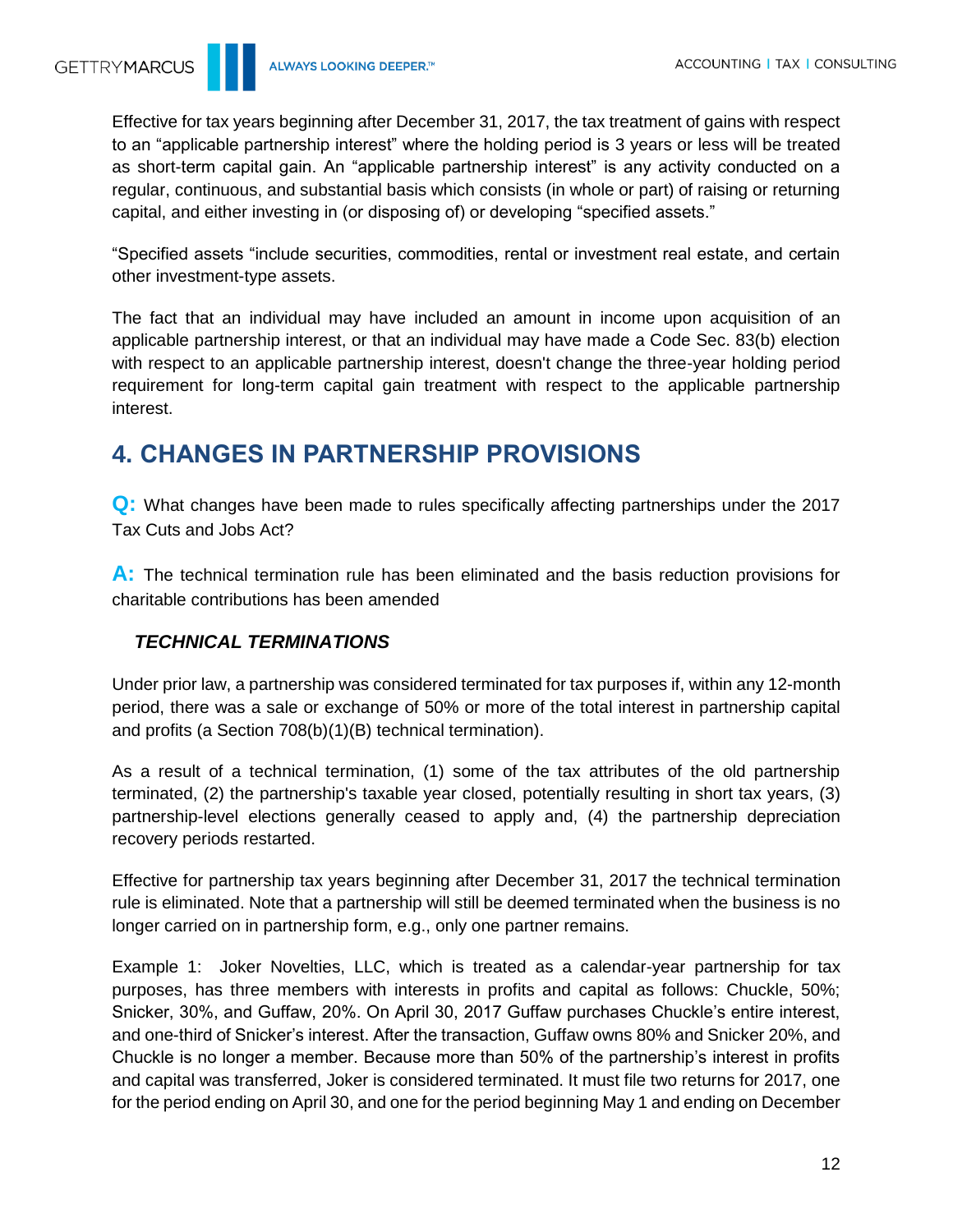31, 2017. All of Joker's tax elections are no longer in effect and it must restart depreciating its fixed assets over their full recovery periods.

Example 2: Same as above, except the transfer occurred on April 30, 2018. Joker will file one return for calendar year 2018 without any changes to its tax elections or depreciation (other than a potential basis step-up due to a Section 754 election).

# <span id="page-12-0"></span>*ADJUSTMENT TO PARTNERS' BASIS FOR CHARITABLE CONTRIBUTIONS AND FOREIGN TAXES*

A partner is allowed to deduct his or her distributive share of partnership loss only to the extent of the adjusted basis of the partner's interest in the partnership at the end of the partnership year in which such loss occurs. Regulations issued in connection with this rule implied that the limitation on partner losses does not apply to limit the partner's deduction for its share of the partnership's charitable contributions or foreign taxes.

Effective for partnership tax years beginning after Dec. 31, 2017, the Internal Revenue Code clarifies that in determining the amount of a partner's loss, his or her share of partnership charitable contributions and taxes paid or accrued to foreign countries or U.S. possessions are taken into account. However, in the case of a charitable contribution of property with a fair market value that exceeds its adjusted basis, the partner's distributive share of the excess is not taken into account.

# <span id="page-12-1"></span>**5. BUSINESS TAX CHANGES**

# **Q's:**

- 1. What are the changes in business interest deductions pursuant to the Tax Cuts and Jobs Act of 2017?
- 2. What are the changes to business and meal expenses pursuant to the Tax Cuts and Jobs Act of 2017?
- 3. What are the changes in accounting methods pursuant to the Tax Cuts and Jobs Act of 2017?

# **A's:**

- 1. Unlike under prior law, business interest deductions for taxpayers with more than \$25 million average gross receipts are now subject to a limit, generally 30% of income (but subject to modifications discussed below).
- 2. Business meals and entertainment deductions are generally eliminated as discussed below.
- 3. The cash method may be used by taxpayers with up to \$25 million of average gross receipts.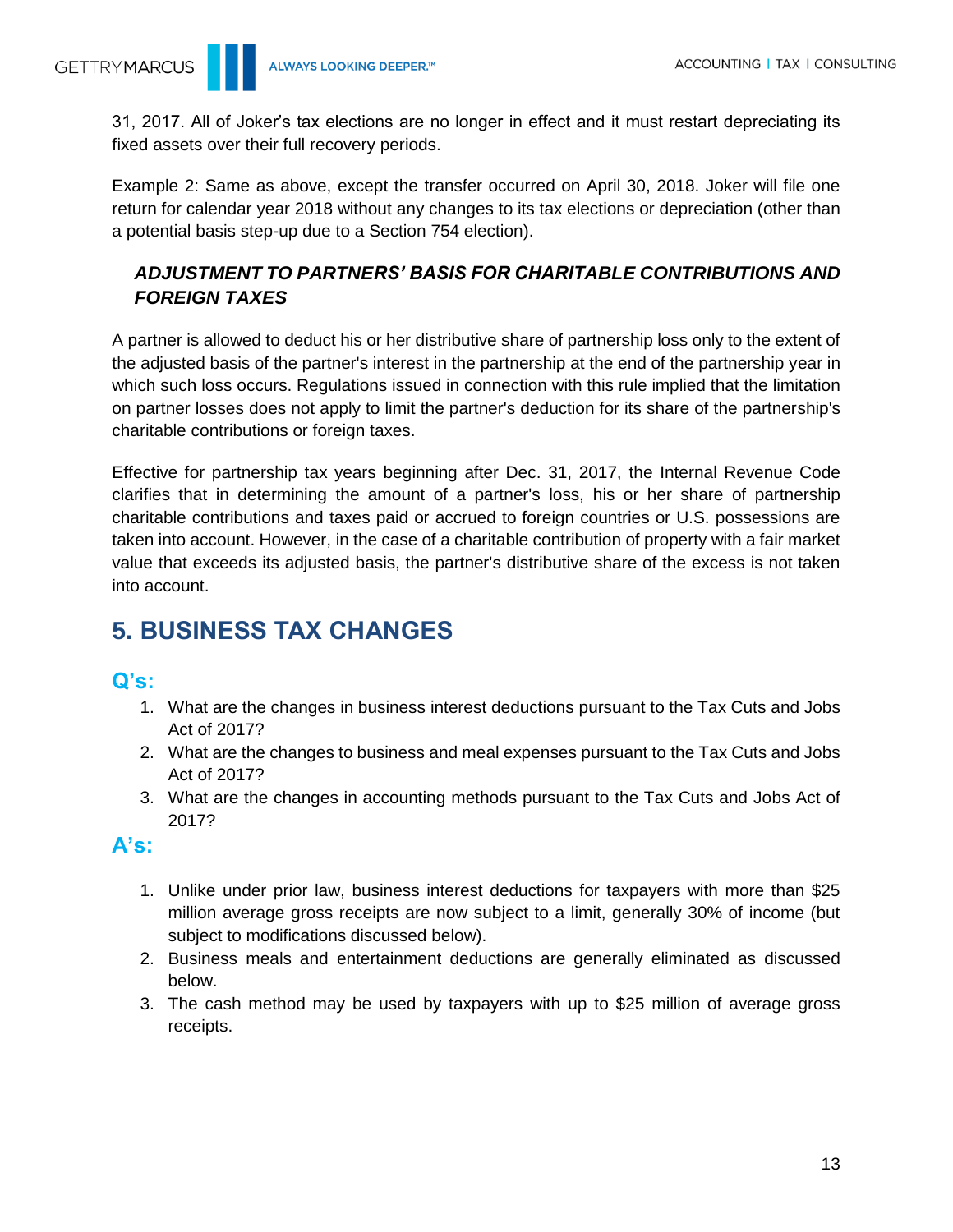

# <span id="page-13-0"></span>*BUSINESS INTEREST EXPENSE LIMITATION*

Business interest was not limited under pre-2018 law. The new law limits the business interest deduction to the sum of:

- Business interest income; plus
- 30% of adjusted taxable income (but not below zero); plus
- Floor plan financing interest.<sup>26</sup>

The limitation applies at the partnership level, such that the partnership's ordinary income or loss includes the allowable deduction for business interest.<sup>27</sup> To prevent double counting and potentially increasing the allowable limit for business interest,<sup>28</sup> the adjusted taxable income for a partner does not include the pass-through income from the partnership.<sup>29</sup> However, if the partnership has not met the limit – in other words, if it has not deducted interest up to the maximum amount of 30% of adjusted taxable income – the unused portion, called excess taxable income, may be used by the partners to compute their adjusted taxable income.<sup>30</sup>

#### **Exclusions from the limitation**

<span id="page-13-1"></span>The limit does not apply to small taxpayers, defined by reference to the same threshold that determines which taxpayers may use the cash method. $31$  For years after 2017, that threshold is \$25 million.<sup>32</sup> The limit also does not apply to utilities or an electing farming business, or an electing real property trade or business.<sup>33</sup>

The Treasury Department will issue Regulations specifying how to make the election for a real property trade or business<sup>34</sup> or a farming business.<sup>35</sup>

### **Definitions**

<span id="page-13-2"></span>Business interest is interest incurred in a trade or business and does not include investment interest.<sup>36</sup>

 $\overline{a}$ 

<sup>&</sup>lt;sup>26</sup> Code §163(j), as amended by the Tax Cuts and Jobs Act §13301(a).

<sup>&</sup>lt;sup>27</sup> Code §163(j)(4), as amended by the Tax Cuts and Jobs Act §13301(a).

<sup>28</sup> Conference Committee Report p. 388.

<sup>&</sup>lt;sup>29</sup> Code  $§163(j)(4)(A)(ii)$ , as amended by the Tax Cuts and Jobs Act  $§13301(a)$ .

<sup>30</sup> Code §163(j)(4)(B)(ii), as amended by the Tax Cuts and Jobs Act §13301(a); Conference Committee Report p. 388.

 $31$  Code §163(j)(3), as amended by the Tax Cuts and Jobs Act §13301(a).

<sup>32</sup> Conference Committee Report p. 389.

<sup>33</sup> Code §163(j)(7), as amended by the Tax Cuts and Jobs Act §13301(a).

 $34$  Code §163(j)(7)(B), as amended by the Tax Cuts and Jobs Act §13301(a).

 $35$  Code §163(j)(7)(C), as amended by the Tax Cuts and Jobs Act §13301(a).

<sup>36</sup> Code §163(j)(5), as amended by the Tax Cuts and Jobs Act §13301(a).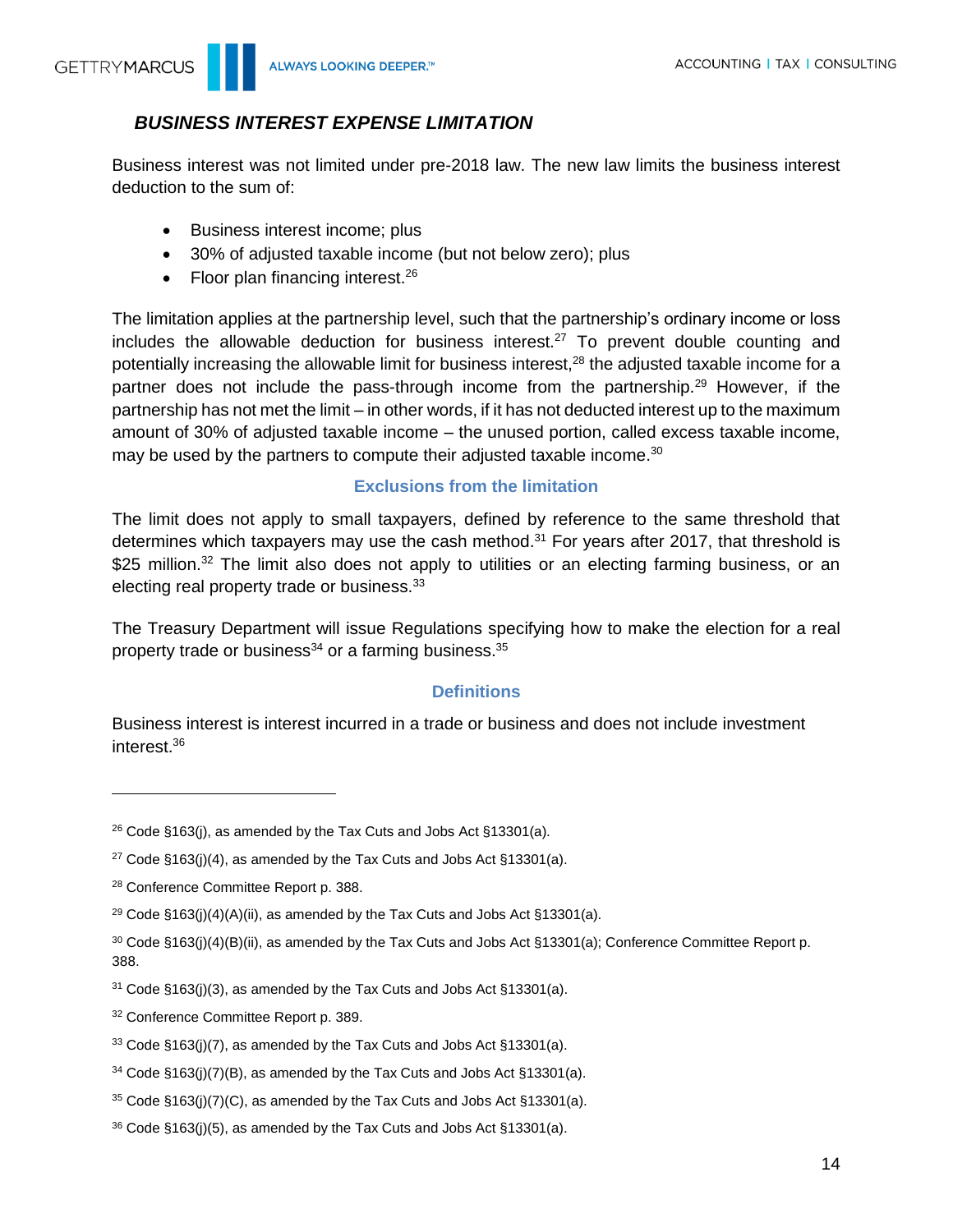Adjusted taxable income is taxable income computed without regard to:

- Non-business income, gain, deduction or loss;
- Business interest;
- NOL; and
- Pass-through deduction (under new Code §199A);
- For the years between 2018 and 2021, adjusted taxable income is also computed without regard to depreciation amortization, or depletion.<sup>37</sup>

Floor plan financing interest means interest on a debt used to acquire motor vehicles for sale or lease.<sup>38</sup> The purpose of including floor plan financing in the limit is to ensure that motor vehicle dealers can deduct the interest they pay to acquire inventory.<sup>39</sup>

Interest over the limit is carried forward indefinitely.<sup>40</sup> If there is a change in control of a corporation that would trigger a limitation on NOL carryover under Code §381, the business interest carryover is treated, and limited, just as an NOL carryover would be.<sup>41</sup>

### <span id="page-14-0"></span>*MEALS AND ENTERTAINMENT EXPENSES*

The deduction for business entertainment has been repealed.<sup>42</sup> Similarly, no membership dues in recreation or social clubs are deductible. The deduction for business meals provided to employees at employer-operated eating facilities (i.e., as a *de minimus* fringe benefit) remains at 50%.<sup>43</sup> However, meals provided at the convenience of the employer will be nondeductible after December 31, 2025. 44

### <span id="page-14-1"></span>*ACCOUNTING METHODS*

A C corporation or partnership that has a C corporation as a partner may use the cash method if its average annual gross receipts for the prior three taxable years is less than or equal to \$25 million.<sup>45</sup> The threshold amount will be adjusted for inflation beginning in 2019.<sup>46</sup>

<sup>41</sup> Code §381(c)(20) as amended by the Tax Cuts and Jobs Act §13301(b).

 $37$  Code §163(j)(8) as amended by the Tax Cuts and Jobs Act §13301(a).

 $38 \text{ Code } \S 163(j)(9)$  as amended by the Tax Cuts and Jobs Act  $\S 13301(a)$ .

<sup>39</sup> Conference Committee Report p. 387.

 $40$  Code §163(j)(2) as amended by the Tax Cuts and Jobs Act §13301(a).

<sup>42</sup> Code §274(a) as amended by the Tax Cuts and Jobs Act §13304(a).

<sup>43</sup> Code §274(n) as amended by the Tax Cuts and Jobs Act §13304(a).

<sup>44</sup> Code §274(o) as amended by the Tax Cuts and Jobs Act §13304(d), (e).

<sup>45</sup> Code §448(c) as amended by the Tax Cuts and Jobs Act §13102(a).

<sup>46</sup> Code §448(c)(4) as amended by the Tax Cuts and Jobs Act §13102(a).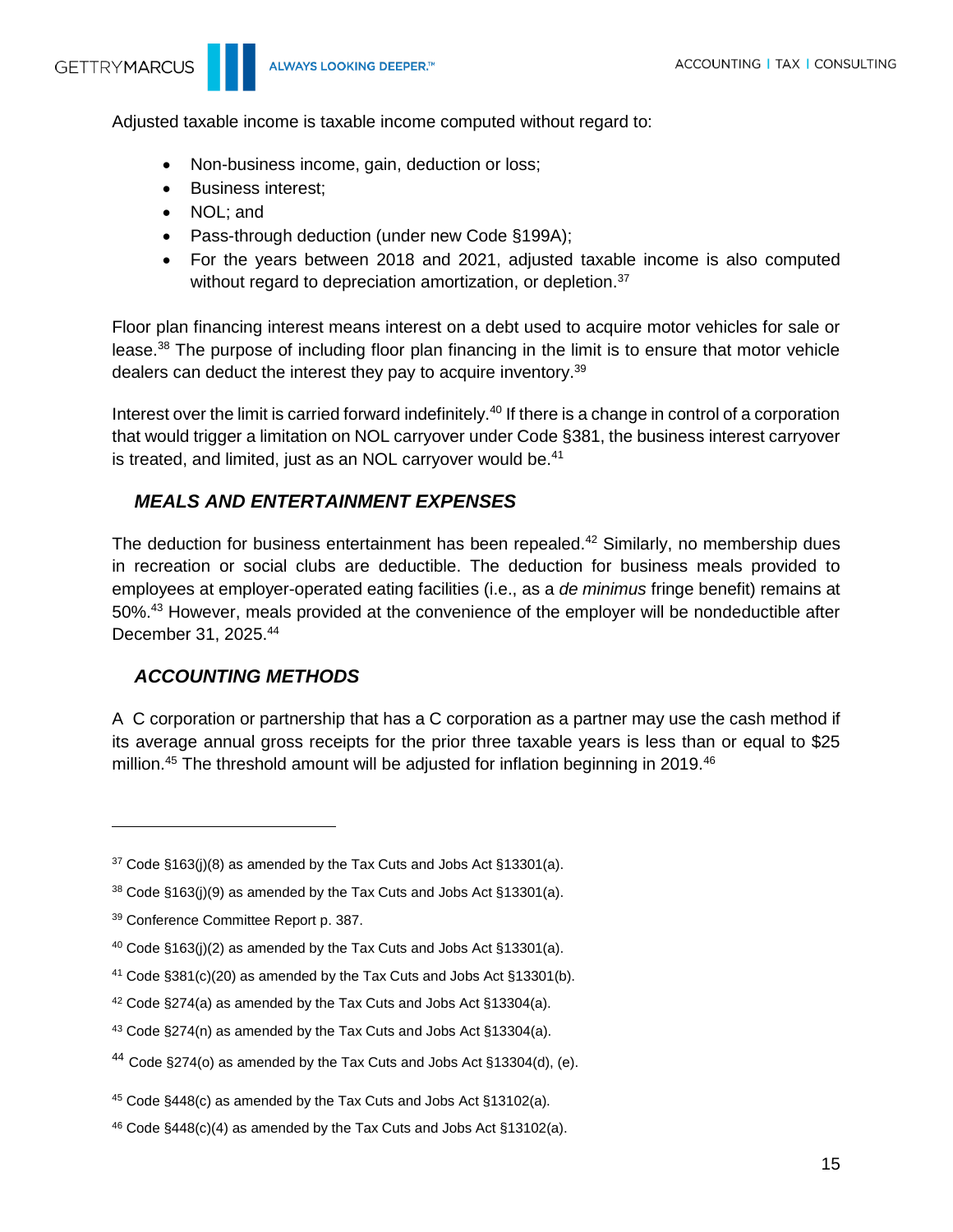A qualifying taxpayer may change to the cash method of accounting with automatic consent from the IRS.<sup>47</sup> Once a qualifying taxpayer begins using the cash method, it does not have to use the inventory method<sup>48</sup> (for example, it can expense inventory costs as supplies<sup>49</sup>) and is exempt from the uniform capitalization rules of code §263A.<sup>50</sup> Producers and resellers are also exempt from the uniform capitalization rules. <sup>51</sup>

A taxpayer that meets the \$25 million test does not have to use the percentage-of-completion method for small construction contracts. A small construction contract is a contract expected to be completed within two years of commencement, and taxpayer meets the \$25 million test for year it entered into the contract. <sup>52</sup>

# <span id="page-15-0"></span>**6. CHANGES IN C CORP TAX RATES**

**Q:** What changes have been made to corporate tax rates under the 2017 Tax Cuts and Jobs Act?

**A:** The graduated rates have been replaced by a lower flat rate and the Alternative Minimum Tax (AMT) has been repealed

Under prior law, C corporations were subject to graduated tax rates ranging from 15% for the first \$50,000 of taxable income to 35% for taxable income more than \$10,000,000. The graduated rates were phased out so that taxable income between \$335,000 and \$10,000,000 was subject to a flat rate of 34% and income over \$18,333,333 was subject to a flat rate of 35%. In addition, personal service corporations did not have the advantage of the lower rates and were taxed at a flat 35% rate.

Effective for tax years beginning after December 31, 2017 the corporate tax rate is reduced to a flat 21%. It appears that corporations with fiscal years ending after Dec. 31, 2017 would be subject to a blended rate based on a weighted average of two hypothetical tax calculations.

Example 1: Pluto Plumbing Inc. has taxable income of \$400,000 for both calendar year 2017 and 2018. Pluto's federal income tax for 2017 is \$136,000 (\$400,000 X 34%) and 2018 tax is \$84,000 (\$400,000 X 21%), resulting in a tax cut under the new law of \$52,000.

 $47 \text{ Code } \frac{6}{448(d)}$  (7) as amended by the Tax Cuts and Jobs Act  $\frac{6}{5}13102(a)$ .

<sup>48</sup> Code §263A(j) as amended by the Tax Cuts and Jobs Act §13102(b).

<sup>49</sup> Conference Committee Report p. 380.

<sup>50</sup> Code §471(c) as amended by the Tax Cuts and Jobs Act §13102(c).

<sup>51</sup> Conference Committee Report p. 380

 $52$  Code §460(e)(1)(B) as amended by the Tax Cuts and Jobs Act §13102(d).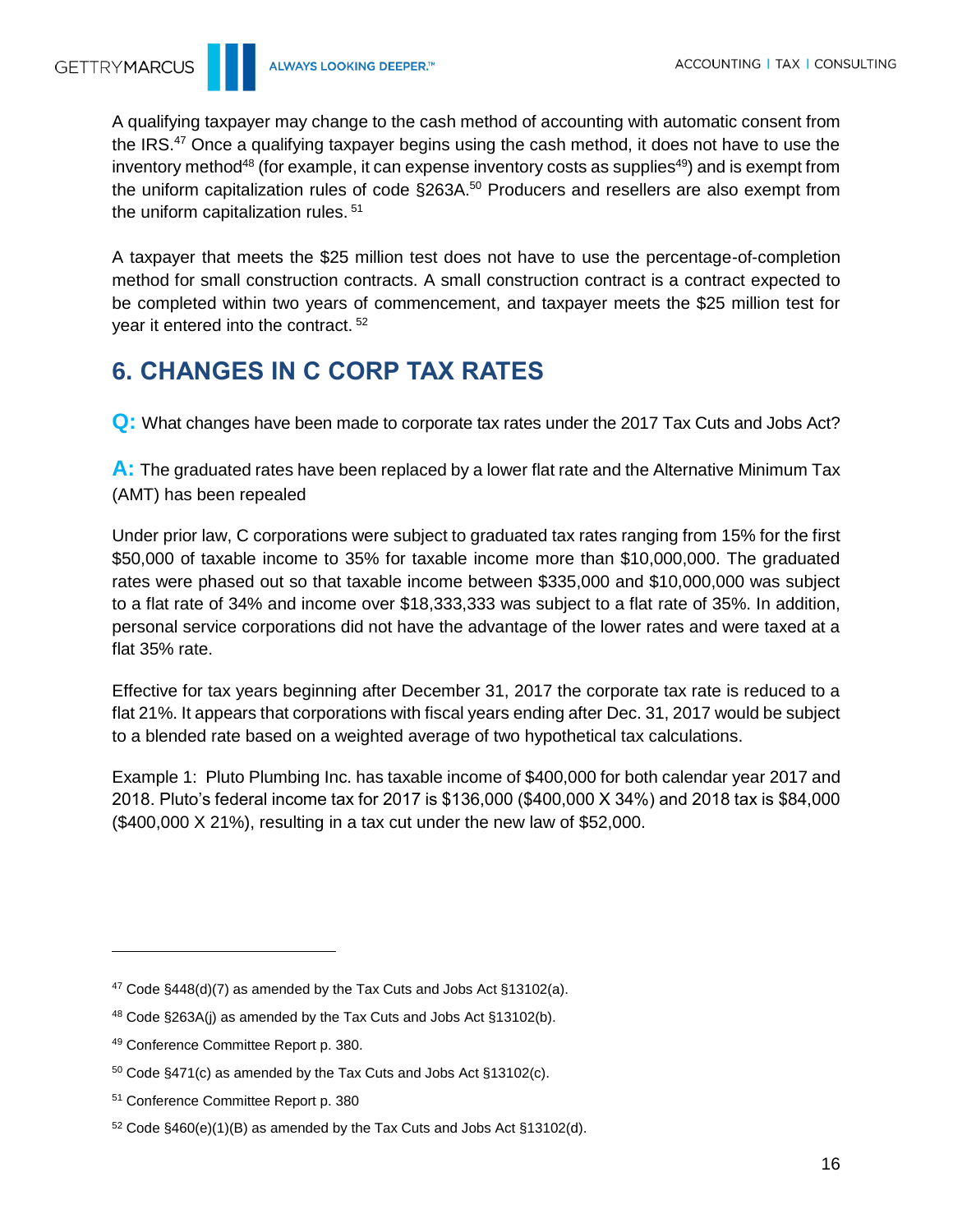Example 2: Venus Vending Corp. has taxable income of \$50,000 for both calendar year 2017 and 2018. Venus's federal income tax for 2017 is \$7,500 (\$50,000 X 15%) and 2018 tax is \$10,500 (\$50,000 X 21%), resulting in a tax *increase* under the new law of \$3,000.

Example 3: Mercury Marshmallow Ltd. Has taxable income of \$600,000 for the fiscal year ended March 31, 2018. Mercury's federal income tax is \$184,767, calculated as follows:

Tax based on old rates =  $$600,000 \times 34\% = $204,000 \times 275/365 = $153,699$ ; Tax based on new rate =  $$600,000 \times 21\% = $126,000 \times 90/365 = $31,068; 153,699 + $31,068 = $184,767$ .

# <span id="page-16-0"></span>*REPEAL OF CORPORATE AMT*

Under prior law, AMT was imposed on a corporation to the extent that the corporation's "tentative minimum tax" (TMT) exceeded its regular income tax for the tax year. TMT was equal to 20% of the corporation's "alternative minimum taxable income" (AMTI) in excess of the exemption amount (\$40,000, subject to phase out when AMTI exceeded \$150,000.) AMTI was computed by adding or subtracting certain adjustment and preference items (such as accelerated depreciation on certain assets), and the AMT net operating loss deduction could not reduce AMTI by more than 90%. Corporations whose average annual gross receipts for the prior three years did not exceed \$7.5 million were not subject to AMT.

Taxpayers subject to the AMT were entitled to a nonrefundable minimum tax credit (MTC) that could be carried forward indefinitely and reduce the corporation's regular tax to the extent it exceeded the TMT for the year.

Effective for tax years beginning after December 31, 2017, the corporate AMT is repealed, and the MTC may offset regular tax liability without limitations. For any tax year beginning after 2017 and before 2022, 50% of the excess MTC over the amount of the credit used to reduce the regular tax for the year is refundable; for tax years beginning in 2021, 100% is refundable.

Example: Saturn Salt Mine Corp. has an MTC carryover to 2018 of \$70,000. Saturn's tax liability before credits is zero for 2018-2019, \$30,000 for 2020, and \$5,000 for 2021. Saturn utilizes \$30,000 of the MTC to reduce its 2020 tax to zero and receives a refund of \$20,000 (\$70,000 - \$30,000 = \$40,000 /2). In 2021, the remaining MTC of \$20,000 reduces Saturn's tax to zero and 100% of the remaining balance (\$15,000) is refunded.

# <span id="page-16-1"></span>**7. CHANGES TO TAX DEPRECIATION RULES**

**Q:** What changes were made with respect to depreciation and cost recovery under the 2017 Tax Cuts and Jobs Act?

**A:** Several changes were made that will result in acceleration of depreciation deductions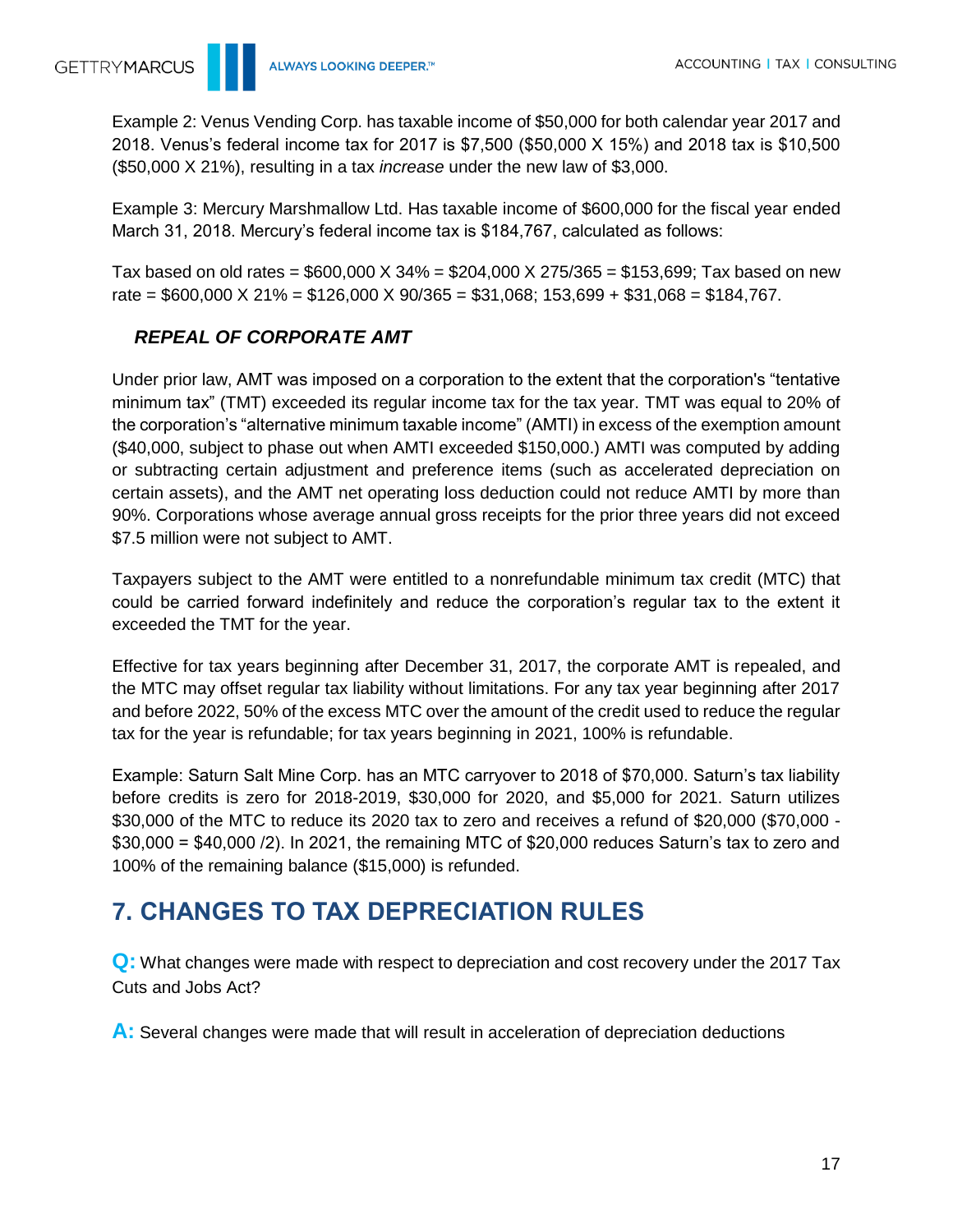

#### <span id="page-17-0"></span>*SECTION 179 EXPENSE*

Under prior law, a taxpayer's annually allowable Code Sec. 179 expense couldn't exceed \$500,000 as adjusted for inflation. In addition, there was a phasedown of the allowable amount when the cost of section eligible property placed in service by the taxpayer during the tax year exceeded 2,000,000, adjusted for inflation. At the election of the taxpayer, qualified leasehold improvements, qualified restaurant property and qualified retail improvement property were eligible for expensing.

Effective for property placed in service *in years beginning* after 2017, the above-referenced amounts are each increased by \$500,000, to \$1,000,000 and \$2,500,000, respectively. They will continue to be adjusted for inflation.

Furthermore, the type of property eligible for Section 179 expensing is expanded to include all qualified improvement property, as well as personal property used in connection with lodging facilities that previously did not qualify.

### <span id="page-17-1"></span>*BONUS DEPRECIATION*

Under prior law, newly acquired depreciable property was eligible for additional first-year ("bonus") depreciation of 50% of the basis. This was set to phase down and completely expire after 2019. In addition, the original use of qualified property had to begin with the taxpayer.

Effective for property *acquired and placed in service after September 27, 2017* (unless subject to a written binding contract to acquire before September 28, 2017), property is eligible for 100% bonus depreciation. There is a scheduled phase-down to 80% starting in 2023 and ending at 20% in 2026, after which the provision is set to expire. In addition, used property now qualifies if it was not previously used by the taxpayer or a related party.

# <span id="page-17-2"></span>*LUXURY AUTO LIMITATION*

Under prior law, there were caps on the depreciation deductions that can be claimed with respect to passenger automobiles, as follows:

- \$3,160 for the first tax year in its recovery period\*;
- \$5,100 for the second tax year in its recovery period;
- \$3,050 for the third tax year in its recovery period;
- \$1,875 for each succeeding tax year in its recovery period

Effective for property placed in service after Dec. 31, 2017 in a tax year that ends after Dec. 31, 2017, the depreciation caps for a passenger automobile are as follows:

- \$10,000 for the year that a vehicle is placed in service, \*
- \$16,000 for the second year in the recovery period,
- \$9,600 for the third year in the recovery period,
- \$5,760 for the fourth, fifth and sixth year in the recovery period,
- \$5,760 for any years after the recovery period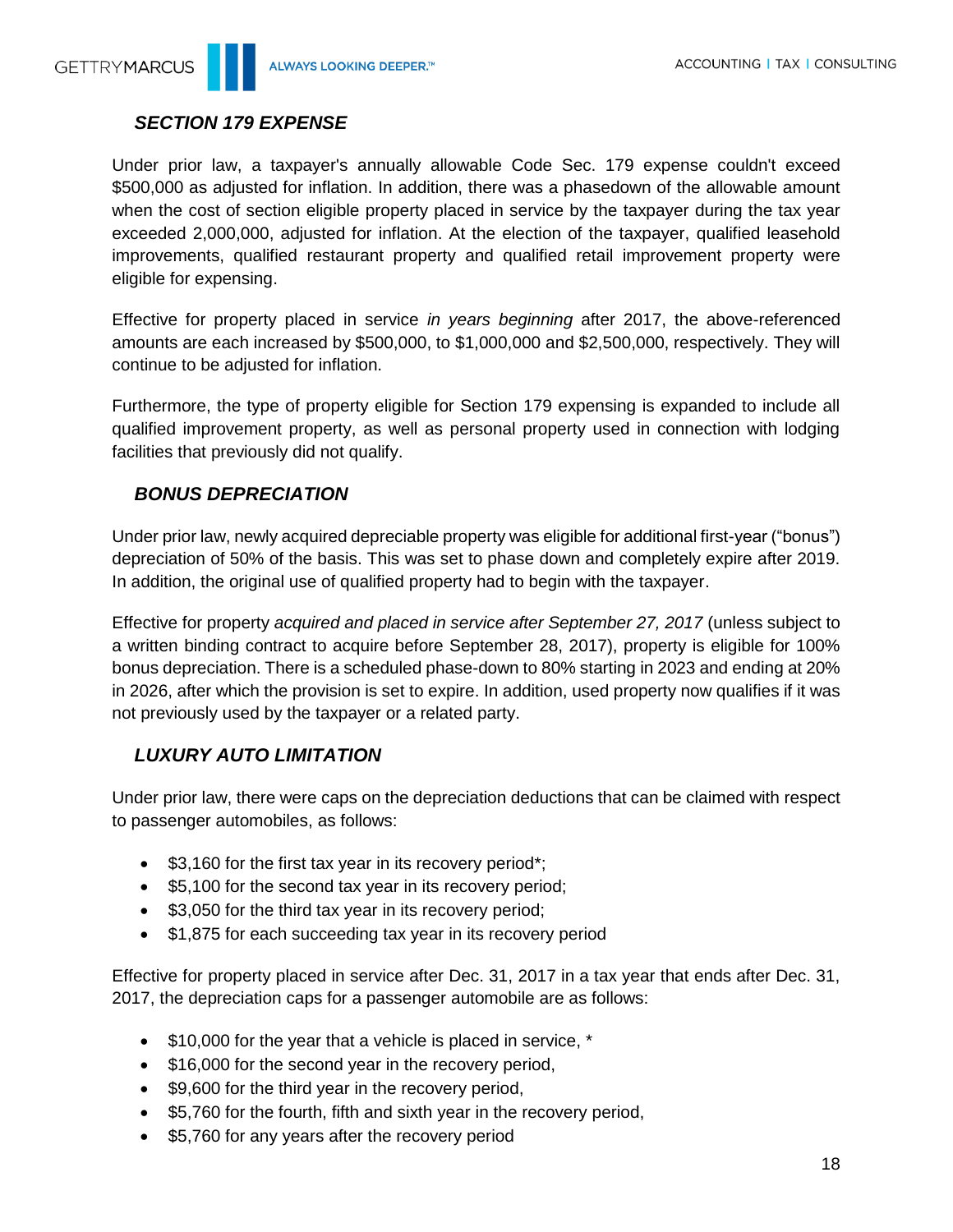\*For vehicles that are qualifying property for which bonus depreciation is allowed, \$8,000 is added to the otherwise-applicable placed-in-service year limit under both prior and new law.

# <span id="page-18-0"></span>**8. NEW LIMITATIONS ON BUSINESS LOSSES**

**Q:** What new limitations on the tax benefits of net losses from businesses were created by the 2017 Tax Cuts and Jobs Act?

**A:** There are three major changes affecting taxpayers:

# <span id="page-18-1"></span>*ELIMINATION OF NET OPERATING LOSS (NOL) CARRYBACKS*

Under prior law, an NOL incurred by a C corporation, individual, estate or trust for any tax year was generally carried back two years, and then carried forward 20 years. An election to waive the carryback and carry the entire NOL forward could be made with the return of the loss year.

Effective for losses incurred in years *ending* after 2017, NOL's may no longer be carried back. However, these losses may now be carried forward indefinitely.

# <span id="page-18-2"></span>*TAXABLE INCOME LIMITATION*

Under prior law, the NOL deduction wasn't subject to a limitation based on taxable income for regular tax purposes.

Effective for losses incurred in years *beginning* after 2017, the NOL deduction is limited to 80% of taxable income, determined without regard to the NOL deduction itself. Carryovers to other years are adjusted to take account of the 80% limitation.

Example: In 2018, XYZ Inc., a calendar-year C corporation, has a \$90,000 NOL and no other NOL carryovers. XYZ's loss is carried to 2019, when it has tentative taxable income of \$100,000. The 2019 NOL deduction is limited to 80% of \$100,000, or \$80,000. The remaining \$10,000 can't be deducted in 2019, but can be carried forward indefinitely.

# <span id="page-18-3"></span>*EXCESS BUSINESS LOSS DISALLOWANCE*

Under prior law, net losses from business incurred by noncorporate taxpayers (after applying passive activity limitations, etc.) could be deducted and offset all other sources of income in the loss year without limitation.

Effective for tax years beginning after Dec. 31, 2017 and before Jan. 1, 2026, a taxpayer's "excess business loss" (EBL) is disallowed. EBL is equal to the pre-limitation aggregate deductions for the tax year that are attributable to the taxpayer's trades or businesses over gross income or gain from said businesses plus \$250,000 (\$500,00 for a joint return). Any disallowed EBL is treated as an NOL carryover to the following tax year (subject to the 80% limitation discussed above).

For partnerships and S corporations, EBL rules are determined at the partner/shareholder level.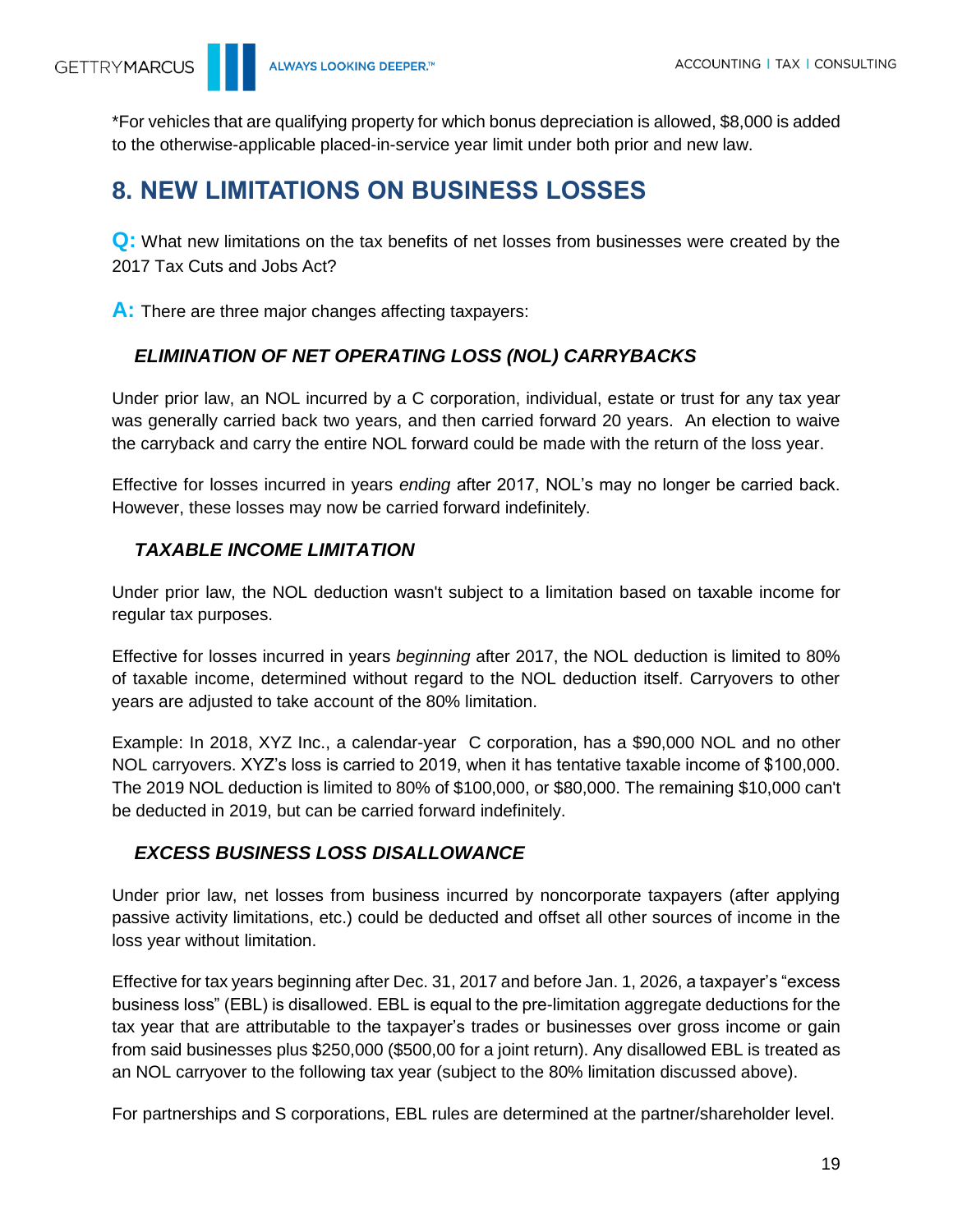Example 1: Susie Green receives a K-1 from CYE, LLC reflecting a business loss of \$300,000 for 2018. The loss is non-passive and there is no basis or at-risk limitation, and Susie has no other trade or business income. Her EBL is \$50,000 (\$300,000 –\$250,000). The \$50,000 excess business loss is treated as part of the Susie's NOL carryfoward in later years.

Example 2: Same as above, except Susie files a joint return with her husband, Jeff. She doesn't have an excess business loss because the business loss (\$300,000) doesn't exceed the \$500,000 threshold for joint filers.

For years beginning after 2018, the \$250,000/\$500,000 thresholds will be indexed for inflation.

# <span id="page-19-0"></span>**9. NEW RESTRICTIONS IN LIKE-KIND EXCHANGES**

**Q:** What new limitations apply to like-kind (Section 1031) exchanges under the 2017 Tax Cuts and Jobs Act?

**A:** Only real property will qualify for tax-free exchange treatment

Under prior law, property eligible to be exchanged in a tax-free like-kind exchange included real property and personal property, including intangible personal property such as patents and other intellectual property.

Effective for exchanges completed after 2017, Section 1031 tax-free treatment is limited to exchanges of real property not held primarily for sale; no gain or loss is recognized on the exchange of only real property held for productive use in a trade or business or for investment if it is exchanged solely for real property of like kind which is to be held either for productive use in a trade or business or for investment.

Example: On March 1, 2018 ABC Gum Co. LLC trades in a truck used in its business for a new truck. The adjusted basis of the old truck is \$5,000 and the fair market value (i.e., purchase price) of the new vehicle is \$30,000. The dealer gives ABC a trade-in allowance of \$6,500 for the old truck and they pay \$23,500 in cash.

Under prior law, this was a like-kind exchange and no gain or loss would be recognized; ABC would have a basis in the new truck of \$23,500 plus  $$5,000 = $28,500$ . Under the new law, it is a fully taxable transaction; ABC is treated as having sold the old truck for \$30,000 and its tax basis in property and cash is \$28,500, resulting in a gain of \$1,500.

### <span id="page-19-1"></span>*TRANSITIONAL RULES*

The changes do not apply to any exchange if the property:

- 1. disposed of by the taxpayer in the exchange is disposed of before Jan. 1, 2018, or
- 2. received by the taxpayer in the exchange is received before Jan. 1, 2018.

by the taxpayer in the exchange is received before Jan. 1, 2018.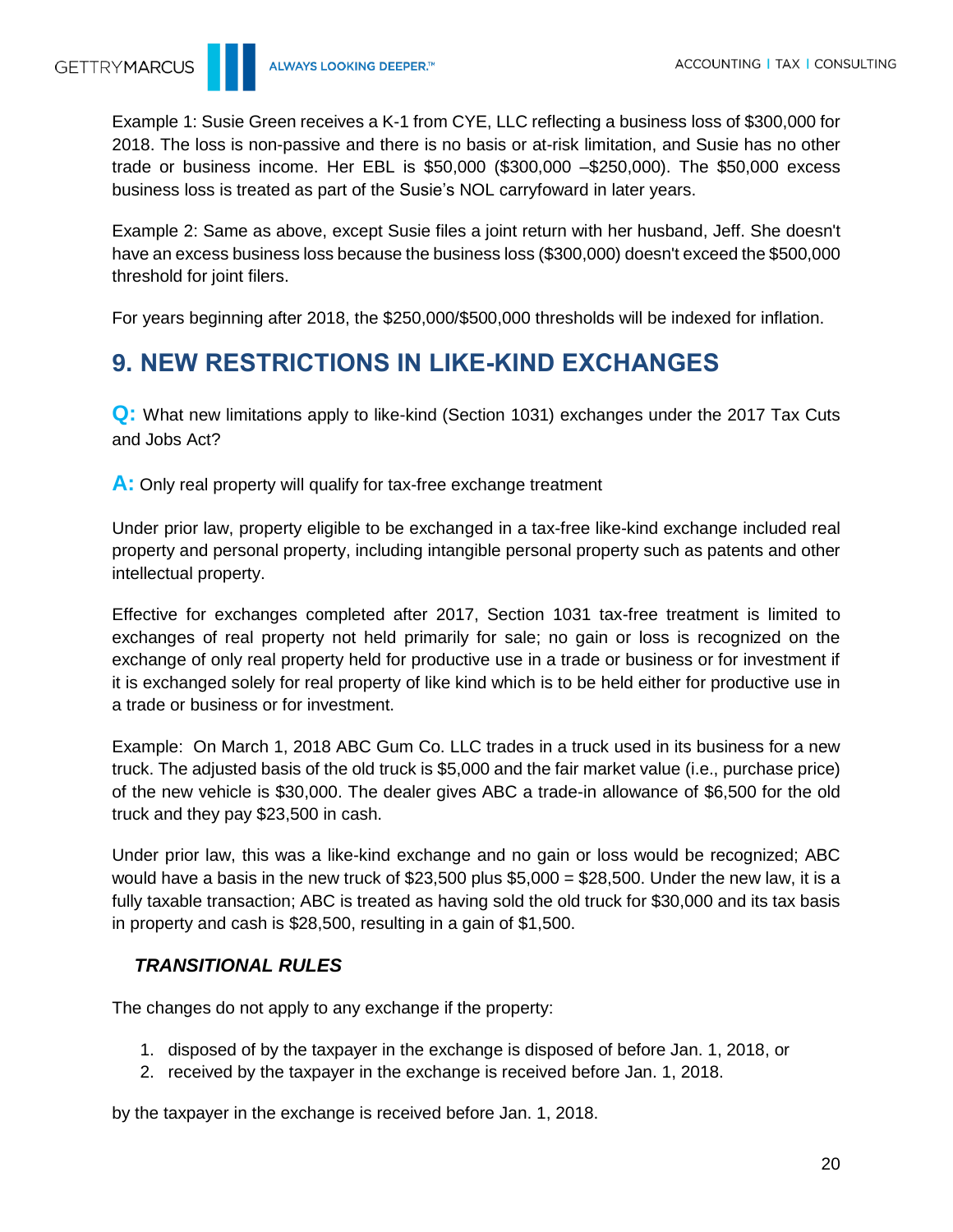# <span id="page-20-0"></span>**10. QBI DEDUCTION GENERAL RULES**

**Q:** What are the general rules with respect to the new deduction for 20% of Qualified Business Income?

**A:** For tax years after 2017 and before 2026, individuals, estates and trusts can deduct up to 20% of qualified business income ("QBI") from a partnership, S corporation, or sole proprietorship.

Income from specified service trades or businesses is not eligible for the deduction (with an exception for taxpayers meeting a low-income threshold, discussed below.) These include any trade or business in the fields of accounting, health, law, consulting, athletics, performing arts, financial services, brokerage services, or any business where the principal asset of the business is the reputation or skill of one or more of its employees or owners.

QBI and the related deduction are calculated for each business, and the deduction is applied at the owner level. The income must be effectively connected with the conduct of a trade or business within the United States, and does not include specified investment-type income, including capital gains from the sale of business assets. It also does not include an S corporation shareholder's reasonable compensation, a partner's guaranteed payments, or—to the extent provided in regulations—payments to a partner who is acting in a capacity other than his or her capacity as a partner.

A limitation on the QBI deduction is based on wages; it's limited to 50% of the taxpayer's share of W-2 wages paid with respect to the business. Alternatively, capital-intensive businesses may yield a higher benefit under a rule that takes into consideration 25% of wages paid plus 2.5% of the business's original basis in its depreciable assets. This limitation also does not apply if the taxpayer's taxable income without regard to the QBI deduction is below the threshold discussed below.

Example: H and W file a joint return for 2018. W has an importing business organized as a singlemember limited liability company which is treated as a sole proprietorship. Her net income from the business is \$850,000. The business paid W-2 wages of \$240,000 and has an unadjusted basis in depreciable property of \$600,000. Her QBI deduction before limitation is \$850,000 X 20% or \$170,000.; Her W-2 wages limitation is 50% of \$240,000 or \$120,000; her wages plus property basis limitation is (\$240,000 X 25% = \$60,000) plus (\$600,000 X 2.5% = 15,000) or \$75,000. Therefore, her QBI deduction is \$120,000, her regular W-2 wages limitation.

The taxable income threshold for both the specified services limitation and the W-2 wages limitation is \$157,500 or \$315,000 in the case of a joint return. These benefits phase out fully as taxable income is \$50,000 (or \$100,000 for a joint return) in excess of the aforementioned threshold.

The QBI deduction does not reduce the taxpayer's adjusted gross income, self-employment income, or income subject to the 3.8% net investment income tax. It is applied directly to taxable income, i.e. adjusted gross income minus itemized deductions.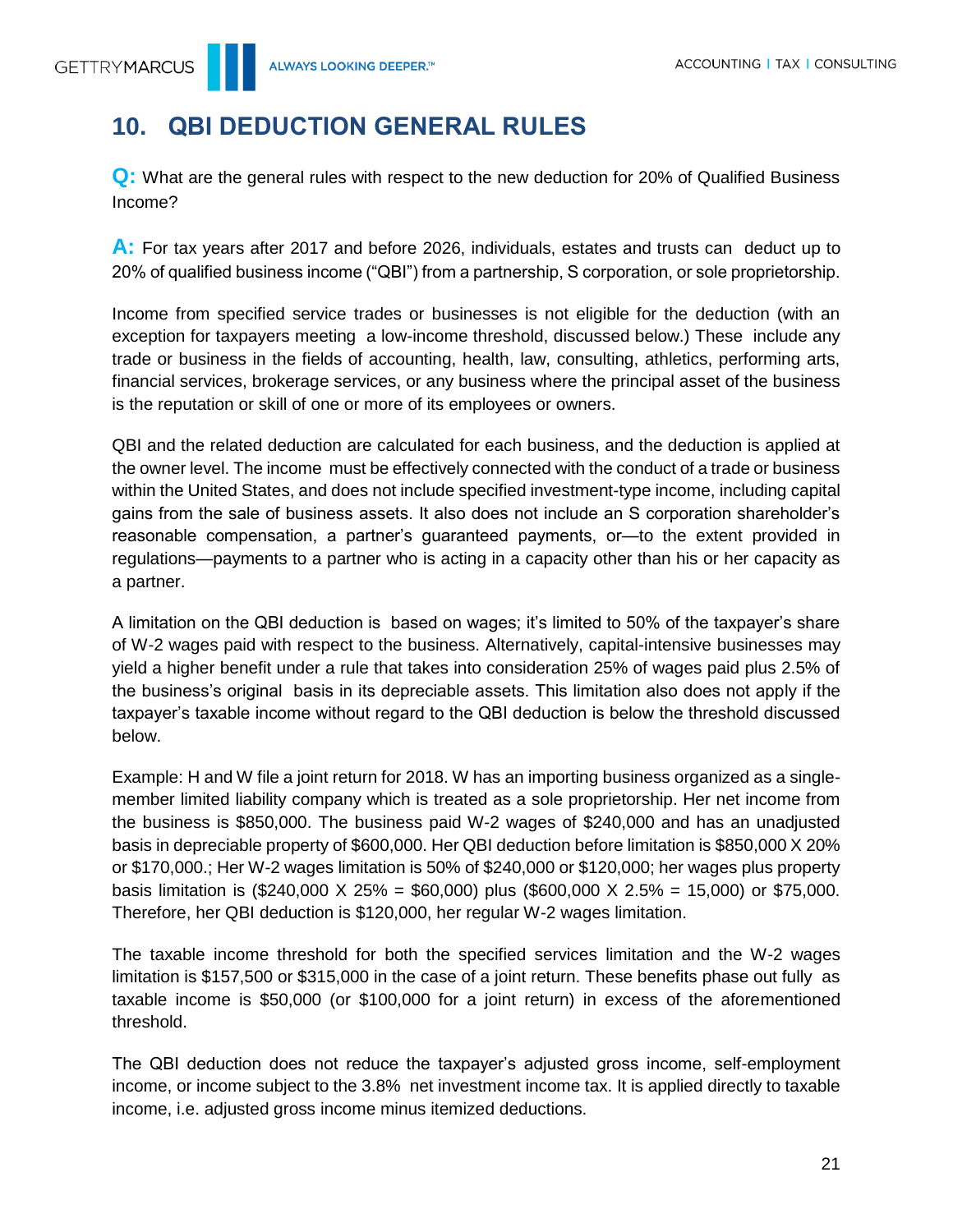# <span id="page-21-0"></span>**11. QBI DEDUCTION FOR RENTAL REAL ESTATE ACTIVITY**

**Q:** How would the new 20% deduction for pass-through income benefit the owners of a profitable rental property?

A: Assuming that a rental real estate activity is considered a trade or business (this is believed to be the case for most rental activities), the owners (other than C corporations) can deduct 20% of the net profit in arriving at taxable income. However, there is a limitation based on 50% of W-2 wages paid to employees or, if larger, 25% of wages plus 2.5% of the unadjusted basis of depreciable property at the end of the year. For this purpose, depreciable property that has been held at least 10 years and beyond the asset's regular depreciation period is not included. Furthermore, the percentage of wages and property limitations do not apply to taxpayers whose taxable income (before the QBI deduction) is under a threshold amount — \$157,500 (\$315,000 for joint filers).

Example #1: Joe owns a 50% membership interest in PJ LLC, which is taxed as a partnership; there are no special allocations. For the year 2018, PJ has net rental income of \$1,200,000. The property is managed by a real estate management company, so PJ has no W-2 wages other than \$60,000 paid to a superintendent. The building was acquired in 2004 for \$7 million and has a MACRS life of 27.5 years. There is \$40,000 of equipment that was acquired in 2007 and is fully depreciated and \$30,000 of equipment acquired in 2010 that is also fully depreciated. Joe files a joint return and his tentative taxable income from all sources is \$700,000.

Joe's QBI deduction is calculated as follows:

Maximum amount =  $$600,000$  share of net income  $X$  20% =  $$120,000$ 50% W-2 wages limit =  $$30,000$  share of wages X  $50\%$  =  $$15,000$ 

Or

25% of \$30,000 =  $$7,500$ ; plus share of building basis (\$3,500,000) plus share of equipment held less than 10 years (\$15,000) = \$3,515,000 X 2.5% = \$87,875  $$7,500 + $87,875 = $95,375.$ 

Joe's deduction is limited to \$95,375, which will reduce his taxable income to \$604,625.

Example #2: Same as above, except the property is self-managed by the LLC so W-2 wages are \$400,000, and Joe's share is \$200,000. His 50% of wages limitation is \$100,000; wages plus basis limitation is  $(\$200,000 \times 25%) = \$50,000$  plus  $\$87,875 = \$137,875$ . His deduction is the maximum amount of \$120,000.

Example #3: Same as #1, but due to losses and deductions from other sources, Joe's tentative joint taxable income is only \$310,000. Joe can take the maximum \$120,000 deduction without regard to the wages/property basis limitations.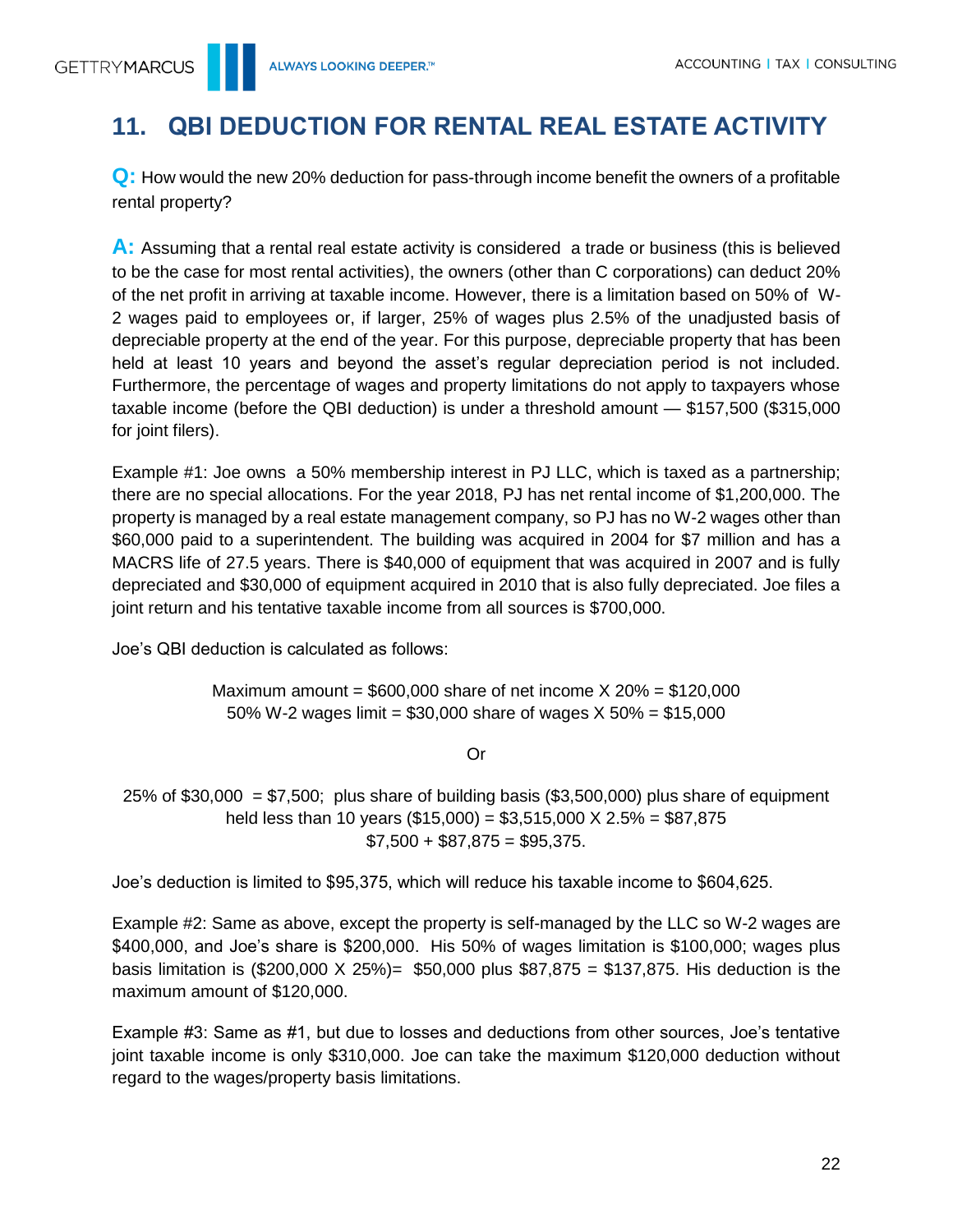# <span id="page-22-0"></span>**12. MISCELLANEOUS BUSINESS TAX CHANGES**

**Q:** What miscellaneous changes have been made to rules affecting business taxpayers?

**A:** The dividend received deduction for C corporations has been reduced; the rules for deducting research expenses has been changed; and the domestic production activities deduction (DPAD) has been repealed.

# <span id="page-22-1"></span>*DIVIDENDS RECEIVED DEDUCTION*

Under prior law, a C corporation was allowed a deduction with respect to dividends received from other taxable domestic corporations. The amount was generally equal to 70 percent of the dividend received. In the case of any dividend received from a 20-percent owned corporation, the amount of the deduction was equal to 80 percent of the dividend received. For corporations subject to the maximum tax rate of 35 percent, this resulted in an effective tax rate on qualifying dividends of 10.5 percent and 7 percent, respectively.

Effective for tax years beginning after December 31, 2017 the 70 percent deduction is reduced to 50 percent and the 80 percent deduction is reduced to 65 percent. Coupled with the new 20 percent corporate tax rate, this results in an effective rate on dividends of 10.5 percent and 7.35 percent, respectively.

# <span id="page-22-2"></span>*RESEARCH AND EXPERIMENTAL EXPENSES*

Under current law, taxpayers could elect to deduct currently the amount of certain reasonable research or experimentation (R & E) expenditures paid or incurred in connection with a trade or business. Alternatively, they could capitalize R & E expenditures and amortize them ratably over the useful life of the research, but in no case over a period of less than 60 months (deferred expense election), or over a period of 10 years to avoid AMT preferences and adjustments.

Effective for R & E expenditures incurred in tax years beginning after Dec. 31, *2021* taxpayers must capitalize the expenditures and will be allowed an amortization deduction ratably over the five-year period beginning with the midpoint of the tax year in which the expenditures are paid or incurred. A 15-year period will apply in the case of any specified R & E expenditures which are attributable to foreign research.

Specified R & E expenditures will not include expenditures for land or for depreciable or depletable property used in connection with the research and experimentation, but do include the depreciation and depletion allowances of the property.

# <span id="page-22-3"></span>*REPEAL OF DPAD*

Under prior law, the domestic production activities deduction ("DPAD"), which was allowed for certain qualifying U.S.-based activities, was equal to 9% of the lesser of the taxpayer's qualified production activities income or the taxpayer's taxable income (determined without regard to the DPAD) for the tax year.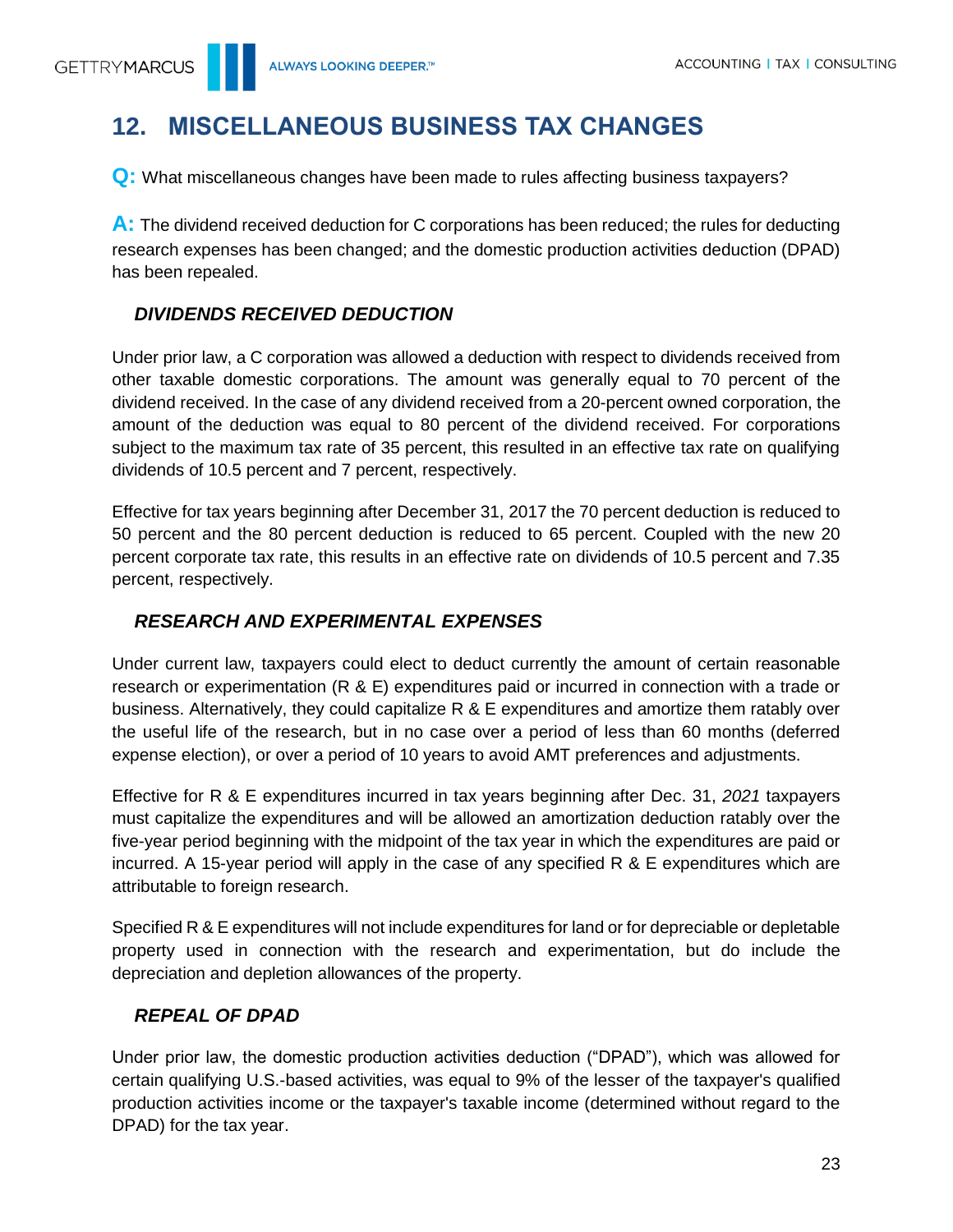Effective for tax years beginning after December 31, 2017 the DPAD is repealed.

# <span id="page-23-0"></span>**13. MISCELLANEOUS INDIVIDUAL TAX CHANGES**

**Q:** What miscellaneous changes have been made to rules affecting individual taxpayers?

**A:** Rules allowing recharacterization of IRA contributions have been limited; the alternative minimum tax ("AMT") exemption has been increased; 529 plans have been modified.

# <span id="page-23-1"></span>*IRA RECHARACTERIZATIONS*

Under prior law, if an individual made a contribution to an IRA (traditional or Roth) for a taxable year, he or she was permitted to recharacterize the contribution as a contribution to the other type of IRA (traditional or Roth) by making a trustee-to-trustee transfer before the due date of the individual's income tax return for that year. Both regular contributions and conversion contributions to a Roth IRA could be recharacterized as having been made to a traditional IRA.

Effective for tax years beginning after December 31, 2017 the provision allowing taxpayers to recharacterize Roth IRA contributions and traditional IRA contributions does not apply to a conversion contribution to a Roth IRA. For example, a conversion contribution establishing a Roth IRA during a taxable year can no longer be recharacterized as a contribution to a traditional IRA (thereby unwinding the conversion). However, the provision does not preclude an individual from making a contribution to a traditional IRA and converting the traditional IRA to a Roth IRA.

# <span id="page-23-2"></span>*AMT EXEMPTION AMOUNTS FOR INDIVIDUALS INCREASED*

Under prior law, the AMT exemption amounts for individuals (as adjusted for inflation) were:

- a. \$84,500 for married filing jointly and surviving spouses;
- b. \$54,300 for other unmarried individuals;
- c. 50% of the married filing jointly amount for married filing separately, i.e., \$42,250; &
- d. \$24,100 for estates and trusts.

Those exemption amounts were reduced (phased out) by an amount equal to 25% of the amount by which the individual's AMTI exceeded:

- a) \$160,900 for married filing jointly and surviving spouses;
- b) \$120,700 for unmarried individuals; and
- c) 50% of the married filing jointly amount for married filing separately, or an estate or trust, i.e., \$80,450.

Effective for tax years beginning after Dec. 31, 2017 *and before January 1, 2026*, the exemption amounts are increased to:

- a) \$109,400 for married filing jointly and surviving spouses
- b) \$70,300 for single or head of household
- c) \$54,700 for married filing separately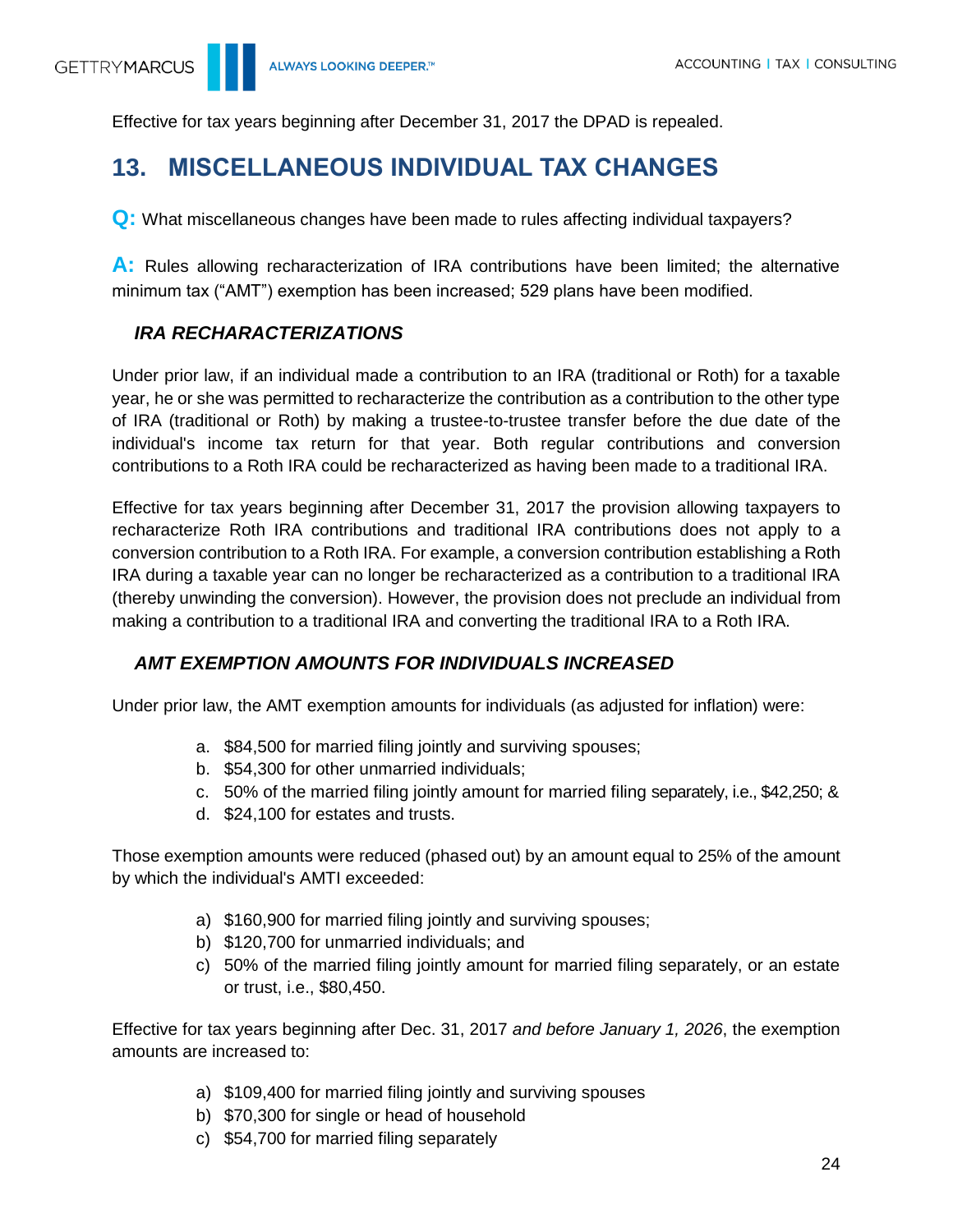Those exemption amounts are reduced (phased out) by an amount equal to 25% of the amount by which the individual's AMTI exceeds:

- a) \$1,000,000 for married filing jointly/surviving spouses
- b) \$500,000 for all other taxpayers

These changes do not apply to estates and trusts.

Note that the elimination of the deduction for all but \$10,000 of state and local income and property taxes as well as the elimination of miscellaneous itemized deductions will result in far fewer individuals being subject to the AMT.

#### <span id="page-24-0"></span>*529 PLANS*

Under prior law, a distribution from a Section 529 plan was tax-free if used to pay "qualified higher education expenses" of the beneficiary student. Qualified higher education expenses did not include tuition and other expenses for elementary and secondary schools.

Effective for post-2017 distributions, qualified education expenses now include expenses for tuition in connection with enrollment or attendance at an elementary or secondary public, private, or religious school. However, the amount of cash distributions from all 529 plans per single beneficiary during any tax year can't, when combined, include more than \$10,000 for elementary school and secondary school tuition incurred during the tax year.

# <span id="page-24-1"></span>**14. INTERNATIONAL PROVISIONS**

**Q:** What are the changes to the overall conception of U.S. taxation of international operations?

**A:** Historically, the U.S. has taxed U.S. persons (the term includes individuals and all entities) on their world-wide income. To abide by treaty provisions preventing double taxation, there is a foreign tax credit. Most other countries do not offer a foreign tax credit, but instead exempt foreignsource income.<sup>53</sup> Effective 2018, the U.S. uses a modified territorial system. The devil is in the details, as described below.

### <span id="page-24-2"></span>*DIVIDEND RECEIVED DEDUCTION*

A domestic corporation may deduct the foreign-source portion of any dividend received from certain foreign corporations that meet these requirements:

- The payor corporation must be a specified 10-percent owned foreign corporation;
- The recipient corporation must be a U.S. shareholder with respect to the payor corporation;<sup>54</sup> and

<sup>53</sup> [http://www.taxpolicycenter.org/briefing-book/how-does-current-system-international-taxation-work,](http://www.taxpolicycenter.org/briefing-book/how-does-current-system-international-taxation-work) retrieved 01/15/2018.

<sup>54</sup> Code §245A(a), as amended by the Tax Cuts and Jobs Act §14101(a).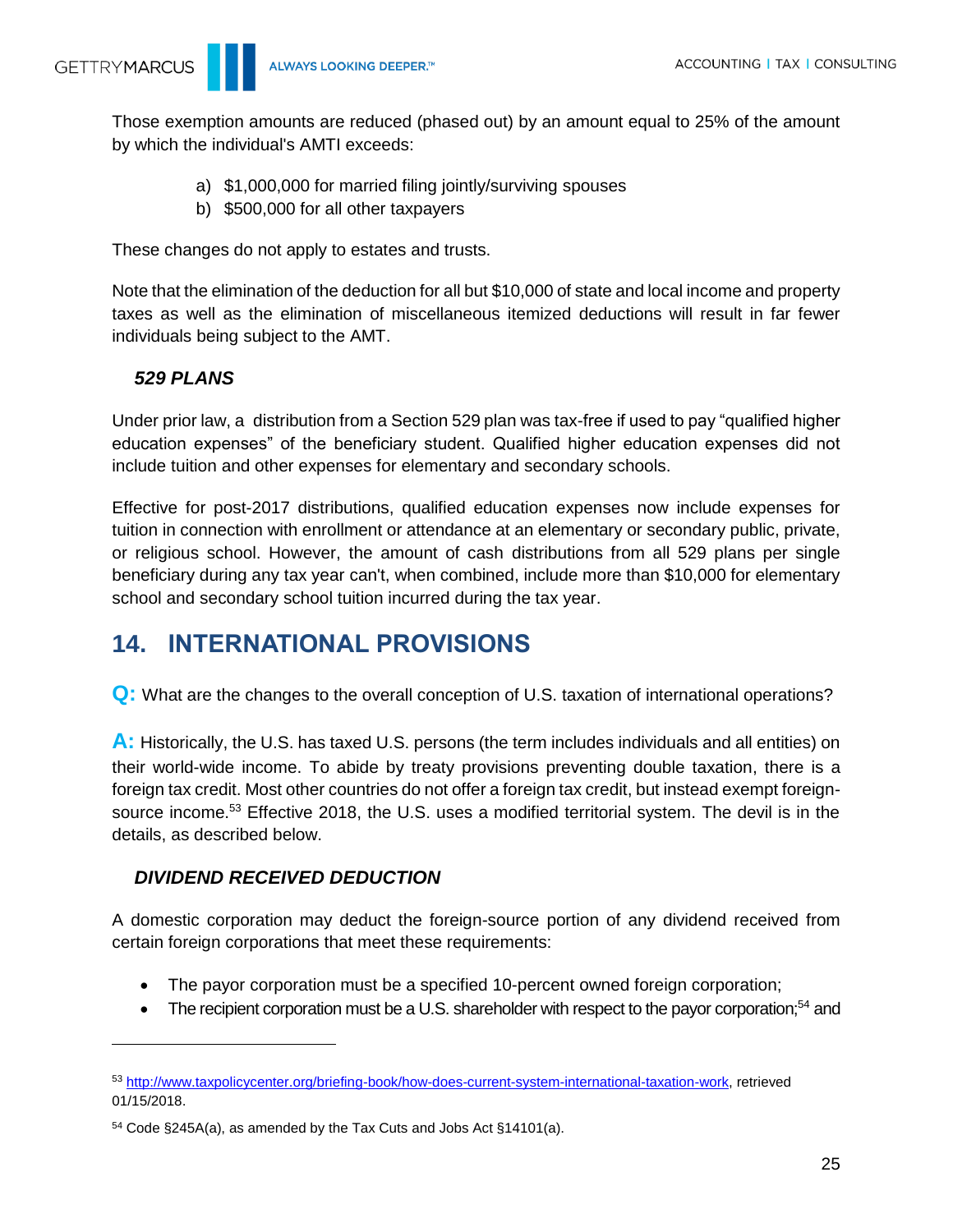$\overline{a}$ 

• The recipient corporation must meet a holding period requirement (see below).

The deduction doesn't apply to dividends from a passive foreign investment company.<sup>55</sup> The deduction does apply to deemed dividends on the sale of Subpart F stock.<sup>56</sup>

The foreign-source portion of a dividend is what intuition says it would be $57$ :

#### dividend ∗ undistributed foreign earnings total undistributed earnings

The recipient corporation may not take a foreign tax credit nor a deduction for the foreign taxes paid on the foreign-source portion of the dividend.<sup>58</sup> Nor may the recipient count the foreignsource portion of the dividend as foreign-source income for computing the income limits on the foreign tax credit.<sup>59</sup> This makes sense, because the ability to deduct the foreign-source income takes the place of the foreign tax credit or foreign tax deduction in assuring that the U.S. complies with the treaty provisions concerning double taxation.

The holding period is 365 days out of the 731-day period beginning 365 days before the dividend date. $60$  This means that the testing period extends one year before the dividend date to one year after the dividend date. It seems possible to me that a U.S. corporation could purchase stock one day before the dividend date, get the benefit of the foreign-source dividends-received deduction, hold the stock for a year, and then dispose of the stock. I have not yet seen any articles that address this issue.

If the recipient corporation later sells the foreign corporation stock at a loss, it must reduce the basis in the stock by the amount of dividends-received deduction it took under these new rules.<sup>61</sup>

### <span id="page-25-0"></span>*PREVIOUSLY ACCUMULATED FOREIGN INCOME*

Congress has wrestled with the issue of U.S. corporations leaving unrepatriated income overseas, beyond the reach of U.S. taxation. The new law treats the deferred foreign income as if it were Subpart F income for the last year that begins before January 1, 2018.<sup>62</sup> Thus, the tax is imposed on the 2017 tax year.

<sup>55</sup> Code §215A(b)(2), as amended by the Tax Cuts and Jobs Act §14101(a).

 $56$  Code §964(e)(4)(A), as amended by the Tax Cuts and Jobs Act §14102(c).

 $57$  Code §245A(c)(1), as amended by the Tax Cuts and Jobs Act §14101(a).

<sup>58</sup> Code §245A(d), as amended by the Tax Cuts and Jobs Act §14101(a).

<sup>59</sup> Code §904(b)(5), as amended by the Tax Cuts and Jobs Act §14101(d).

 $60$  Code  $\S 246(c)(5)$ , as amended by the Tax Cuts and Jobs Act  $\S 14101(b)$ .

 $61$  Code §961(d), as amended by the Tax Cuts and Jobs Act §14102(b).

<sup>62</sup> Code §965(a), as amended by the Tax Cuts and Jobs Act §14103(a).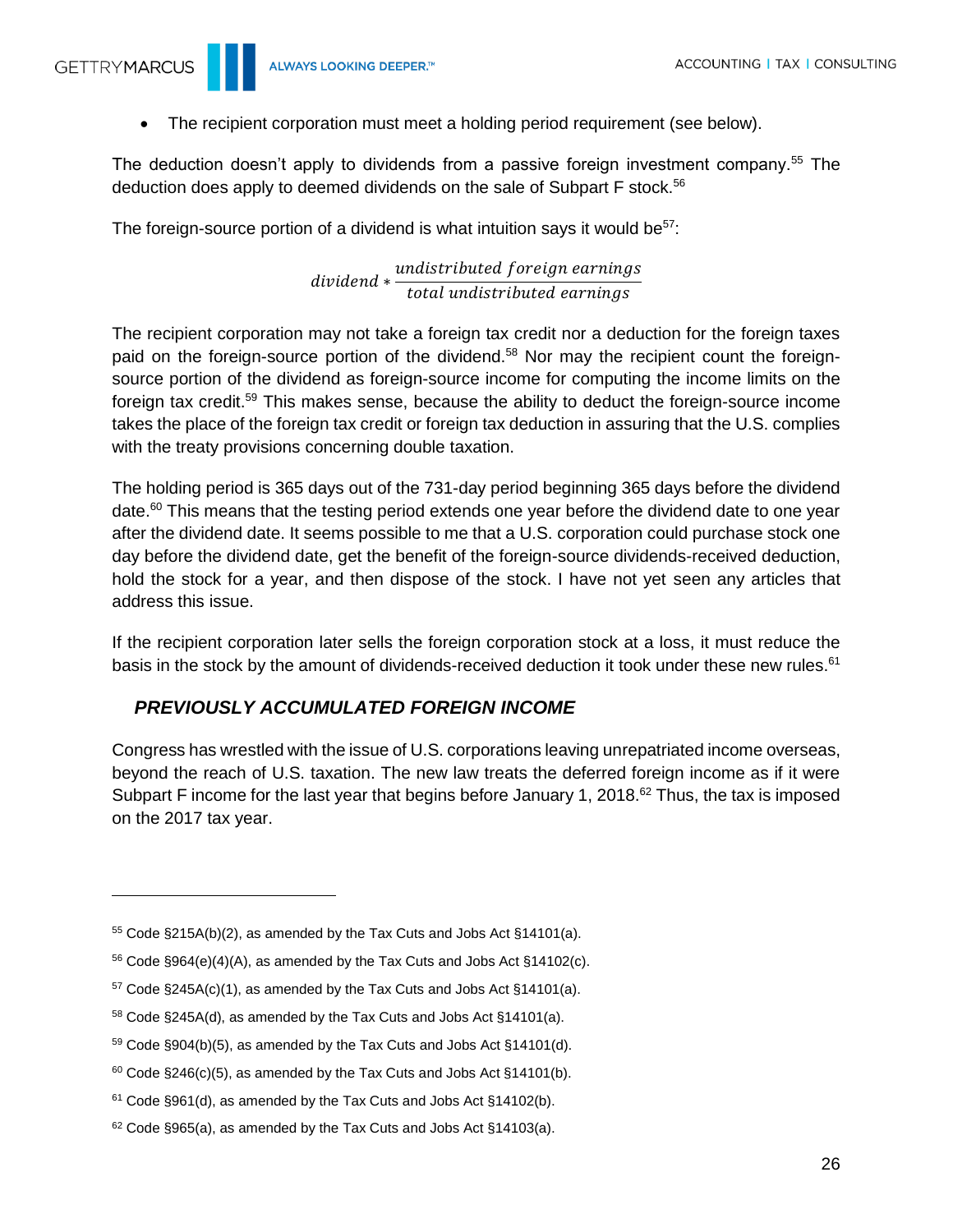Subpart F income is generally investment income, not operating business income,<sup>63</sup> so the new tax law imposes a one-shot extension of the scope of Subpart F. Deferred foreign income means the amount accumulated post-1986. To minimize abusive tax planning, the Code ignores any tax planning a taxpayer did after the proposal was made public. It does this by specifying that the taxpayer must use the greater of deferred foreign income as of November 2, 2017 or December 31, 2017.<sup>64</sup>

The provision applies to controlled foreign corporations and any foreign corporation that has a U.S. corporation as a shareholder.<sup>65</sup> A controlled foreign corporation is a corporation more than 10% owned by U.S. persons, whether the U.S. persons are individuals or entities. A foreign corporation that has a U.S. corporation as a shareholder is brought under these provisions whether or not it meets the threshold to be a controlled foreign corporation.<sup>66</sup>

These mandatory inclusion rules may result in a previously unanticipated tax liability. To reduce the impact, a taxpayer may elect installment payments over eight years for the tax liability resulting from the mandatory inclusion<sup>67</sup> The installments are not equal, but increase gradually over time. They are 8% of the net tax liability for each of the first five years, 15% for the sixth year, 20% for the seventh year, and 25% in the eighth year. The installments are due on the due date of the tax return, beginning with the taxable year of the mandatory inclusion.<sup>68</sup>

S corporation shareholders may elect to defer their share of S corporation deferred foreign income until the S corporation has a triggering event. Triggering events include terminating S status, liquidation or ceasing business, or a stock transfer (including a transfer by reason of death).<sup>69</sup> A triggering event is determined from the shareholder's perspective.<sup>70</sup> so a stock transfer is only a triggering event for the particular shareholder who made the transfer, not for the corporation as a whole.

An S corporation shareholder may elect to pay the tax liability in eight installments, but needs IRS consent if the triggering event was liquidation or ceasing business.<sup>71</sup> The corporation is jointly and severally liable for the unpaid tax.<sup>72</sup>

<sup>63</sup> Code §952.

<sup>64</sup> Code §965(a), as amended by the Tax Cuts and Jobs Act §14103(a).

<sup>65</sup> Code §965(e)(1), as amended by the Tax Cuts and Jobs Act §14103(a).

<sup>66</sup> Conference Committee Report, p. 618.

 $67$  Code §965(h)(1) as amended by the Tax Cuts and Jobs Act §14103(a).

<sup>68</sup> Code §965(h)(2) as amended by the Tax Cuts and Jobs Act §14103(a).

 $69$  Code §965(i)(2) as amended by the Tax Cuts and Jobs Act §14103(a).

<sup>70</sup> Conference Committee Report, p. 612.

 $71$  Code §965(i)(4) as amended by the Tax Cuts and Jobs Act §14103(a).

 $72 \text{ Code } \S 965(i)(5)$  as amended by the Tax Cuts and Jobs Act  $\S 14103(a)$ .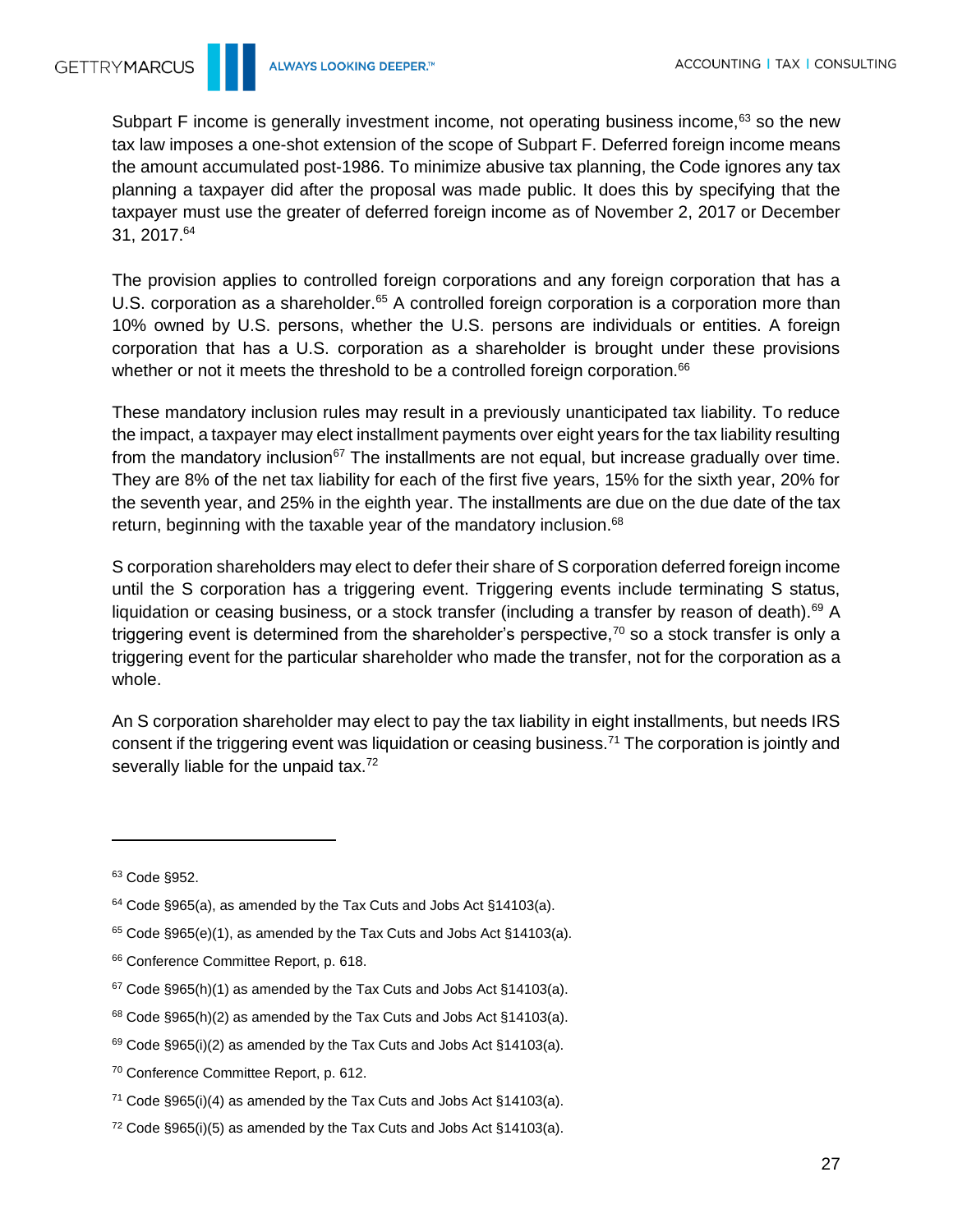#### **Calculating the tax on the mandatory inclusion**

<span id="page-27-0"></span>The language of the new Code provisions is dense, even by Code standards.<sup>73</sup> The Code creates layered deductions pursuant to a few algebraic formulas that, using the 2017 tax rates, reduce the tax on the mandatory inclusion. The net tax will be "8 percent on illiquid assets and 15.5 percent on cash and cash equivalents…"<sup>74</sup> Congress intends that imposing a tax on the mandatory inclusion would obviate the advantage of keeping profits offshore, and that many companies will decide to repatriate their earnings to the U.S. since there is no longer a tax detriment to doing so.<sup>75</sup>

# <span id="page-27-1"></span>*SUBPART F CHANGES*

#### **Subpart F**

<span id="page-27-2"></span>Subpart F is the mechanism under which U.S. shareholders report investment income of foreign corporations, whether or not it is distributed. Subpart F applies to U.S. persons who hold at least 10% of the stock of foreign corporations – controlled foreign corporations, or CFCs.

The new law increases Subpart F income by including global intangible low-taxed income  $(GILT)$ .<sup>76</sup> GILTI is a deemed income amount, derived from a formula. It starts with the net deemed tangible income return, which equals the excess of 10% of qualified business asset investment over interest expense not used to calculate net CFC tested income. Tested income or loss generally is business operations income or loss.<sup>77</sup>

#### **Domestic corporation deduction and credit**

<span id="page-27-3"></span>A U.S. corporation may deduct:

- 37.5% of foreign-derived intangible income, plus
- 50% of the GILTI that Subpart F causes to be taxed to the U.S. corporation.<sup>78</sup>

GILTI, being a deemed item of income, may or may not have been subject to foreign tax. Nevertheless, a U.S. corporation is deemed to have paid foreign taxes equal to 80% of the product of the corporation's inclusion percentage multiplied by aggregate tested foreign income taxes paid or accrued by CFCs.<sup>79</sup>

<sup>73</sup> Code §965(c) as amended by the Tax Cuts and Jobs Act §14103(a).

<sup>74</sup> [https://www.reuters.com/article/us-usa-tax-provisions-factbox/whats-in-the-final-republican-tax-bill](https://www.reuters.com/article/us-usa-tax-provisions-factbox/whats-in-the-final-republican-tax-bill-idUSKBN1ED27K)[idUSKBN1ED27K,](https://www.reuters.com/article/us-usa-tax-provisions-factbox/whats-in-the-final-republican-tax-bill-idUSKBN1ED27K) retrieved 01/15/2018.

<sup>75</sup> [https://www.bloomberg.com/news/articles/2017-12-16/gop-tax-plan-sets-higher-rate-than-expected-on-offshore](https://www.bloomberg.com/news/articles/2017-12-16/gop-tax-plan-sets-higher-rate-than-expected-on-offshore-earnings)[earnings,](https://www.bloomberg.com/news/articles/2017-12-16/gop-tax-plan-sets-higher-rate-than-expected-on-offshore-earnings) retrieved 01/15/2018.

<sup>76</sup> Code §951A(a) as amended by the Tax Cuts and Jobs Act §14201(a).

<sup>77</sup> Code §951A(c) as amended by the Tax Cuts and Jobs Act §14201(a).

 $78$  Code §250(a) as amended by the Tax Cuts and Jobs Act §14201(a).

<sup>79</sup> Code §960 as amended by the Tax Cuts and Jobs Act §14201(a).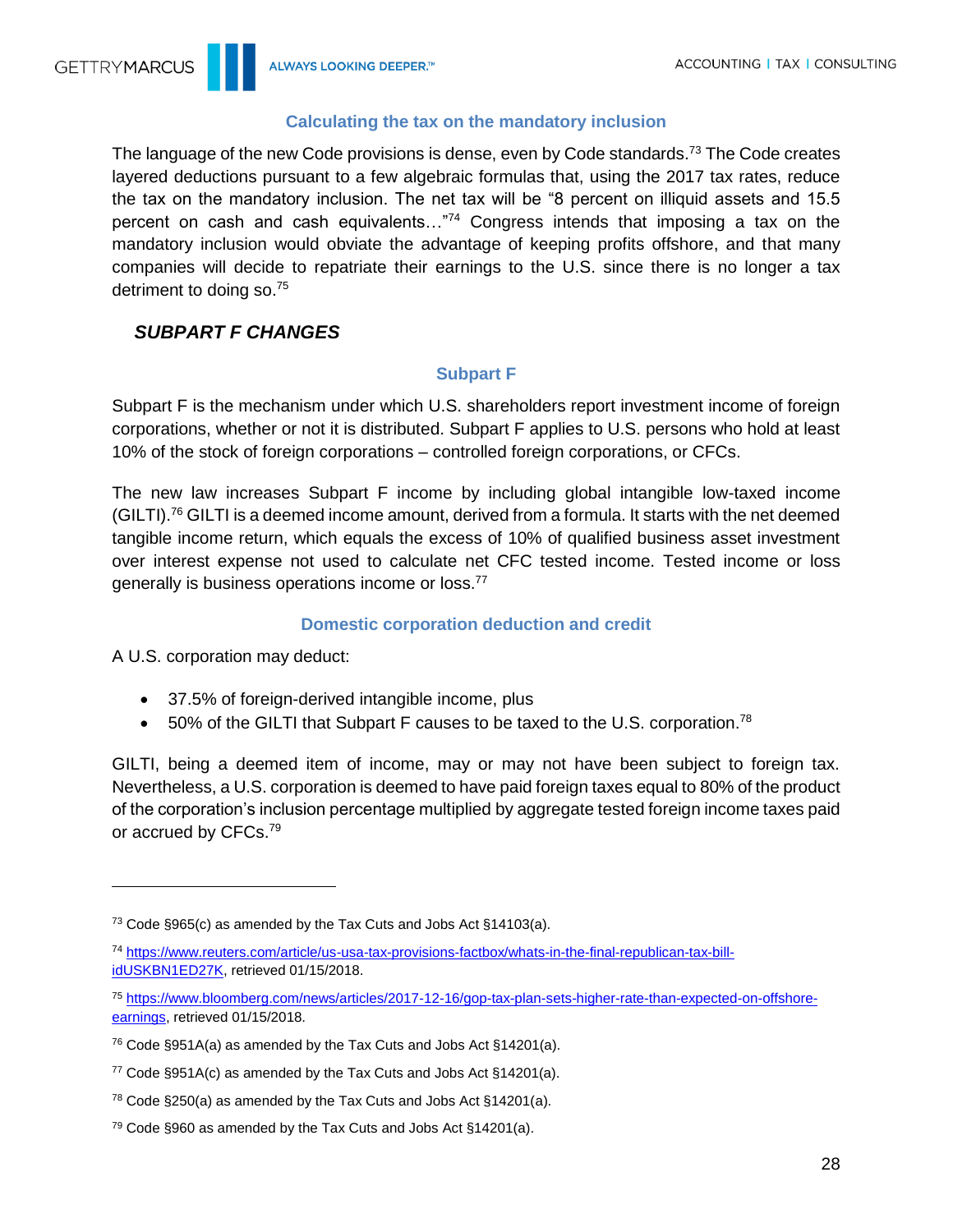The term "tested foreign income taxes" refers to foreign income taxes paid with respect to tested income (defined above). $80$  The inclusion percentage is the ratio of GILTI to total tested income. $81$ 

Previously, there have been two baskets for the foreign tax credit: general and passive (e.g., portfolio or investment). The new law adds a third basket for the GILTI credit (and a fourth basket for foreign branch income).<sup>82</sup>

### <span id="page-28-0"></span>*PREVENTING BASE EROSION AND PROFIT-SHIFTING*

Base erosion and profit-shifting (BEPS) refers to steps taken by multinational taxpayers to shift their income from one country to another. There are anti-BEPS provisions in income tax treaties, and 72 countries have signed the Multilateral Convention to Implement Tax Treaty Related Measures to Prevent Base Erosion and Profit Shifting.<sup>83</sup> The United States has not signed the convention,<sup>84</sup> and takes independent steps to minimize BEPS.

One technique for diverting income from the U.S. has been to make payments to related foreign corporations for services or intangible assets (e.g., having a foreign corporation own valuable trademarks and patent rights). This is sometimes referred to as income stripping. The new law tackles this issue by imposing the base erosion minimum tax.<sup>85</sup>

The rate starts at 5% in 2018, increasing to 10% in 2019 and 12.5% in 2025.<sup>86</sup> The tax is computed by a multiply-layered formula, and I do not think I can simplify it without omitting a potentially important part. It equals the excess of  $87$ :

- The rate (5%, 10%, or 12.5%, depending on the year) times the modified taxable income, over
- The regular tax liability reduced by the excess of all tax credits over the sum of:
	- o the research credit plus
	- $\circ$  the lesser of 80% of business credits or the base erosion minimum tax amount.

 $80$  Code §960(d)(3) as amended by the Tax Cuts and Jobs Act §14201(a).

 $81$  Code §960(d)(2) as amended by the Tax Cuts and Jobs Act §14201(a).

 $82$  Code §904(d)(1) as amended by the Tax Cuts and Jobs Act §14201(a).

<sup>83</sup> [http://www.oecd.org/tax/treaties/multilateral-convention-to-implement-tax-treaty-related-measures-to-prevent](http://www.oecd.org/tax/treaties/multilateral-convention-to-implement-tax-treaty-related-measures-to-prevent-beps.htm)[beps.htm,](http://www.oecd.org/tax/treaties/multilateral-convention-to-implement-tax-treaty-related-measures-to-prevent-beps.htm) retrieved 01/15/2018.

<sup>84</sup> [http://www.oecd.org/tax/treaties/beps-mli-signatories-and-parties.pdf,](http://www.oecd.org/tax/treaties/beps-mli-signatories-and-parties.pdf) retrieved 01/15/2018.

<sup>85</sup> Code §59A(a), as amended by the Tax Cuts and Jobs Act §14401(a).

<sup>86</sup> Code §59A(b), as amended by the Tax Cuts and Jobs Act §14401(a).

<sup>87</sup> *Ibid.*